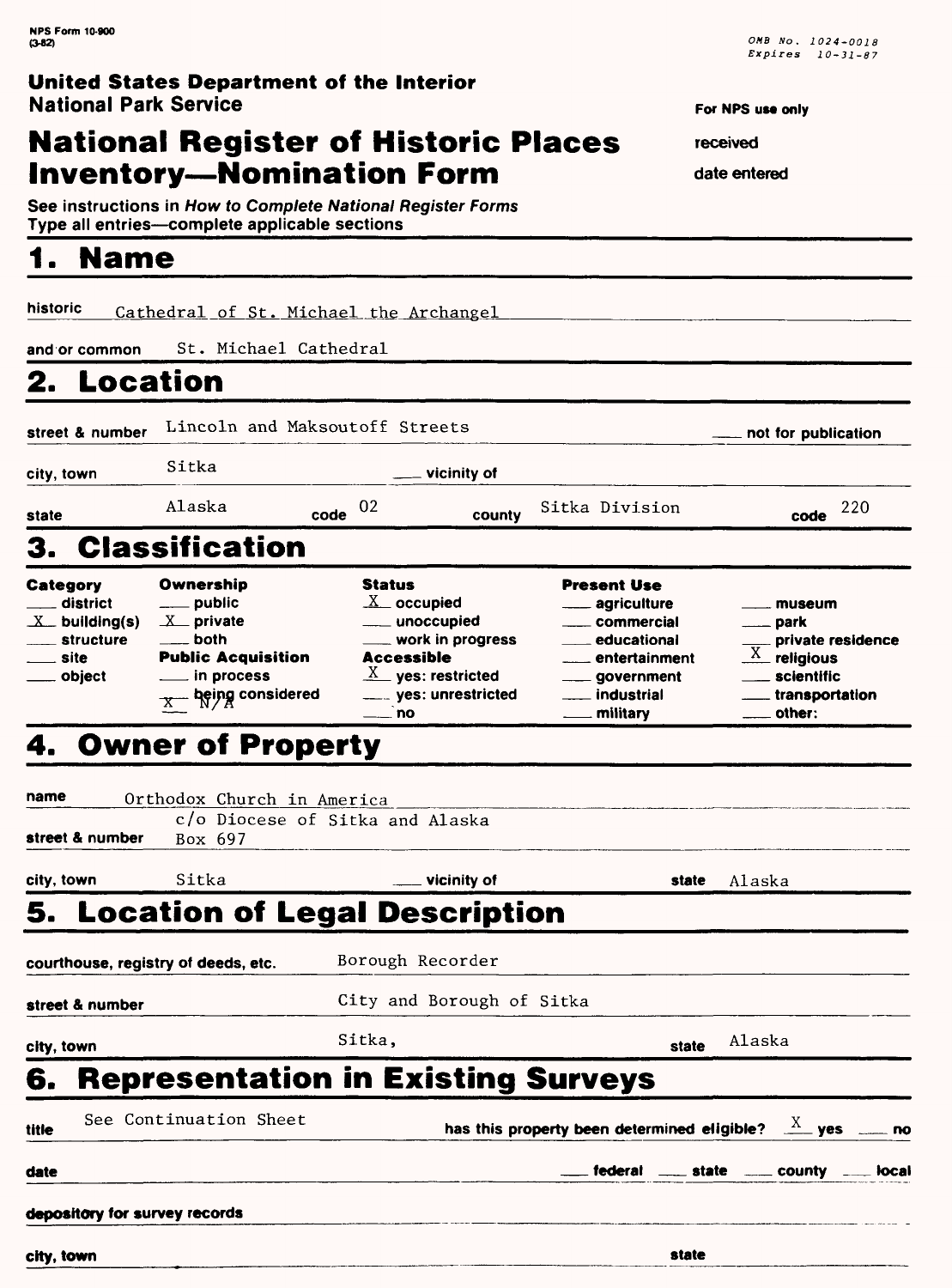# **7. Description**

#### Condition

| -----------    |                         | .                       |
|----------------|-------------------------|-------------------------|
| $-x$ excellent | deteriorated            | _____ unaltered         |
| $\equiv$ good  | <u></u> ruins           | $\underline{X}$ altered |
| __ fair        | <u>__</u> ___ unexposed |                         |

**Check one**<br> $\overline{X}$  original site moved date

**Describe the present and original (if known) physical appearance**

Check one

The Cathedral of St. Michael the Archangel (commonly known as St. Michael's Cathedral) is in the center of the business district of Sitka, Alaska, the<br>town which was the capital of Russian America from 1808 to 1867. Sitka is town which was the capital of Russian America from 1808 to 1867. on the southwestern coast of Baranof Island in the Alexander Archipelago of Southeastern Alaska and is today a community of 8,000. The Cathedral stands at the junction of Lincoln and Maksutoff Streets, the former being a through-street, which divides and flows around the cathedral, while the latter dead-ends at the cathedral. The site is surrounded closely on all sides by the activities of the small town; a Lutheran church, an apartment house, and small businesses are across one street or the other from the cathedral. The visual appearance of the cathedral in respect to its surroundings has changed little in over 100 years. Its green domes and golden crosses dominate the skyline today as in the past, while the life of the community flows around it (Figures 1-6).

The present cathedral is a reconstruction of the original building which burned to the ground in January 1966. The first structure was built between 1844 and 1848 and had had relatively little modification or renovation in 118 years. At the time it burned, it was the oldest church structure from the Russian era in Alaska. The initial cathedral was built of native logs with clapboard siding. The roofs, with the exceptions of the domes which were metal, were of wood shingle and later replaced with asphalt shingles. The architect was the first Orthodox Bishop of Alaska, Innocent (loann Veniaminov) (Figure 7).

After the cathedral was destroyed in 1966, it was reconstructed using drawings made in 1961 by the Historic American Buildings Survey. The object of the reconstruction was to create a reproduction of the original structure, while incorporating modern fire-resistant materials. The building today is constructed of concrete and steel walls with vinyl siding recreating the original texture, with asphalt roof shingles and copper roofing on the domes. As the HABS drawings with measurements are available, and the cathedral is built to these specifications, only a general description will be given of the exterior and interior design, the emphasis here being on the interior furnishings, which will be described in detail (see HABS drawings, Nos. AK-1).

The Cathedral of the Archangel Michael is constructed in the form of a Greek cross with a belltower, with the exterior elevations expressing interior spaces. The design of the church is described by one authority as "neither Byzantine nor Gothic. One often encounters churches of this style in St. Petersburg in Russia. It originated at the end of the last (18th) and beginning of the present (19th) centuries."<sup>1</sup> The favored architects of this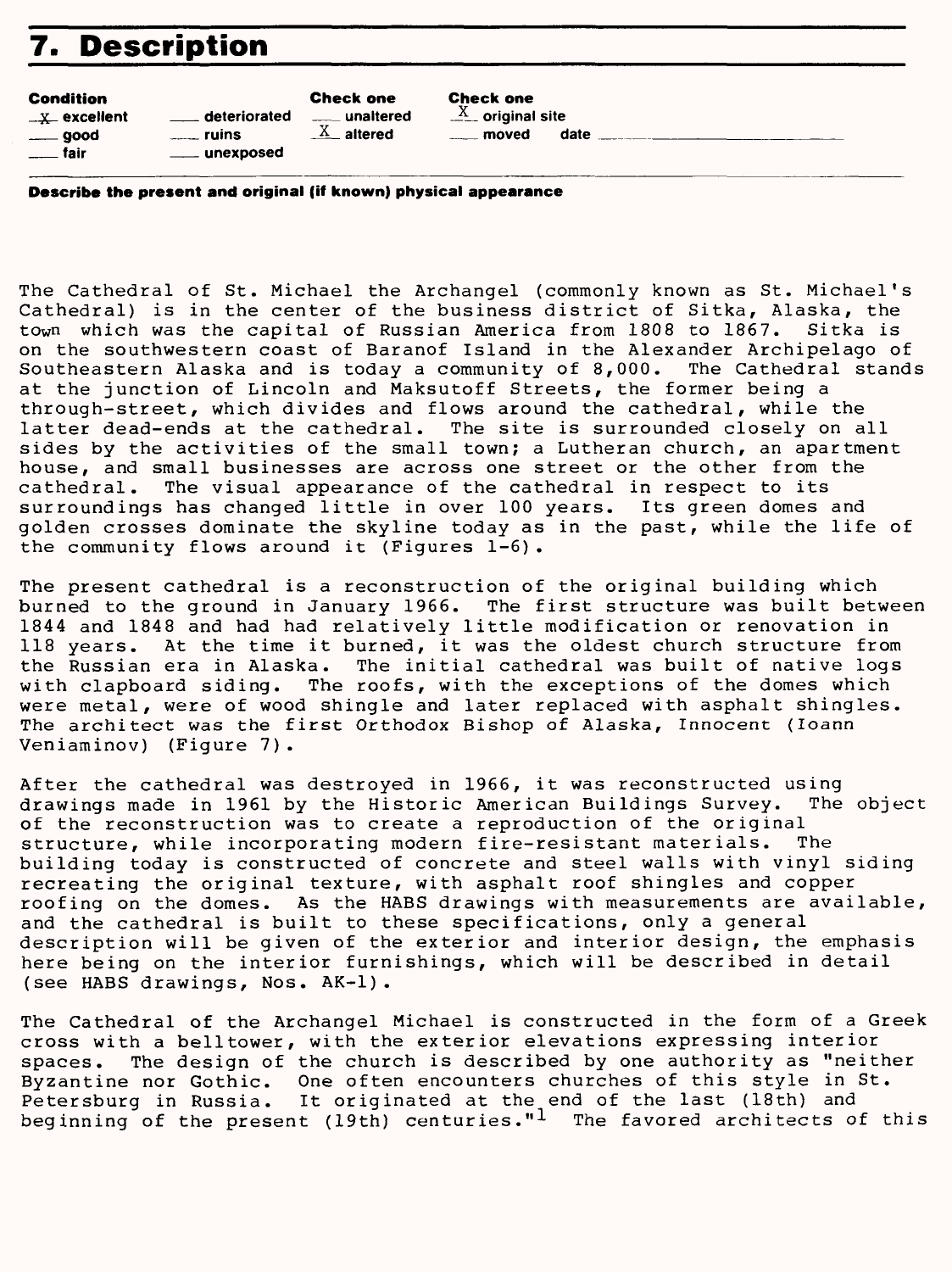# **8. Significance**

| Period<br>____ prehistoric<br>$\frac{1}{2}$ 1400–1499<br>$\sim$ 1500-1599<br>$-1600 - 1699$<br>$\sim$ 1700–1799<br>$X = 1800 - 1899$<br><u>X</u> 1900– | Areas of Significance-Check and justify below<br>____ archeology-prehistoric __ _ community planning<br>archeology-historic<br>$\equiv$ agriculture<br>$X$ architecture<br>⊰x ⊥art<br>commerce<br>communications | conservation<br>$\overline{\phantom{a} \phantom{a}}$ economics<br>$\ldots$ education<br>engineering<br>exploration/settlement _____ philosophy<br>industry<br><i>invention</i> | $\frac{1}{2}$ landscape architecture $\frac{X}{X}$ religion<br><b>a</b> law<br>$\overline{\phantom{a}}$ = $\overline{\phantom{a}}$ = literature<br><b>Example 1</b> military<br>$\equiv$ music<br>politics/government | <u>__</u> __ science<br>$\sim$ sculpture<br>$\equiv$ social/<br>humanitarian<br>theater<br>____ transportation<br>$\equiv$ other (specify) |
|--------------------------------------------------------------------------------------------------------------------------------------------------------|------------------------------------------------------------------------------------------------------------------------------------------------------------------------------------------------------------------|--------------------------------------------------------------------------------------------------------------------------------------------------------------------------------|-----------------------------------------------------------------------------------------------------------------------------------------------------------------------------------------------------------------------|--------------------------------------------------------------------------------------------------------------------------------------------|
| <b>Specific dates</b>                                                                                                                                  | 1844-48/1972-76                                                                                                                                                                                                  | <b>Builder/Architect</b>                                                                                                                                                       | Bishop Innocent (Veniaminov)/<br>Sergei Padukov                                                                                                                                                                       |                                                                                                                                            |

**Statement of Significance (in one paragraph)**

#### Signi ficance

The Cathedral of St. Michael the Archangel in Sitka, Alaska, is the principal representative of Russian cultural influence in the 19th century in North America. Sitka was the capital of Russian America from 1808, and after 1867, the capital of Alaska until 1906. From 1840 to 1872, Sitka was the seat of an Orthodox diocese which governed all of North America, and thereafter, it continued as the seat of the diocese of Alaska. The cathedral was at the geographical center of the community and was also its educational and religious hub. From this post the church reached thousands of Native Alaskans, having a profound cultural impact, offering them not only a new religion and way of life, but also providing them with education,<br>health care, and often protection against civil authorities. The cathedral health care, and often protection against civil authorities. was by the far the largest and most imposing religious edifice in Alaska until well into the 20th century. It was, as well, an excellent example of Russian church architecture, incorporating classic Russian features of the cruciform design with elements of the Italian Rococco, popular in Russia in the early 19th century. Although the present cathedral is a reconstruction of the original, it has lost none of its significance. Nearly all of the ikons and religious artifacts, many donated by wealthy Russians and Imperial government officials in the early 19th century, were saved from the fire which destroyed the cathedral in 1966 and have been replaced in the new building. The structure itself has been rebuilt on the original site according to measured drawings of the Historical American Buildings Survey. The building, although varying from the original in use of fire-resistant materials and some interior details, is a very close reproduction. The cathedral is also intimately identified with its designer and first officiant, the first Bishop of Alaska, Innocent, renowned not only for his religious writings, but also for works on the ethnography of Alaska, linguistics, and history, and as a church designer. In 1977, Innocent was declared a saint by the Orthodox Christian church. Under the bishop's aegis, the cathedral was closely associated with a Seminary and a school, both of which operated for many years. These were housed in the bishop's residence, the Russian Bishop's House, which is now a National Historic Landmark within the Sitka National Historical Park. The cathedral is still in use as a house of worship and is still the seat of the Orthodox Bishop of Sitka and Alaska, thus providing a continuing link with America's Russian heritage.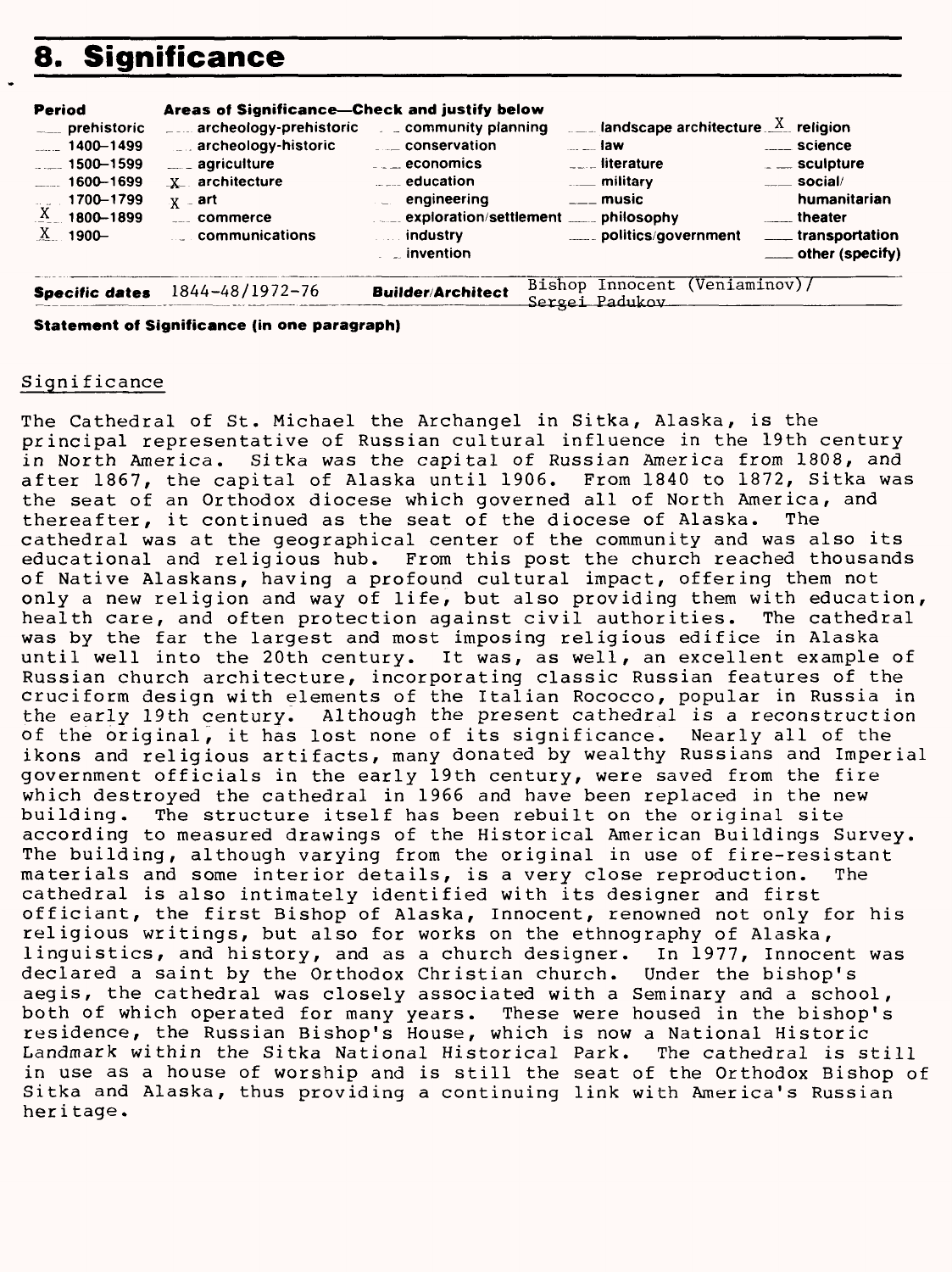# **9. Major Bibliographical References**

See Continuation Sheet.

| <b>0. Geographical Data</b>                                                                                                                                                                             |                                                        |                             |                                                                                                                          |
|---------------------------------------------------------------------------------------------------------------------------------------------------------------------------------------------------------|--------------------------------------------------------|-----------------------------|--------------------------------------------------------------------------------------------------------------------------|
| Acreage of nominated property _<br>Quadrangle name Sitka (A-5), Alaska<br>UTM References                                                                                                                | $0.16$ acres                                           |                             | Quadrangle scale $1:63,360$                                                                                              |
| A<br>0, 8<br>$4$ 7, 9 $8$ , 3, 0<br><b>Easting</b><br>Zone                                                                                                                                              | $[6,3]$ $2$ $1$ $7$ $1$ $4$ $1$ $0$<br><b>Northing</b> | в<br><b>Easting</b><br>Zone | <b>Northing</b>                                                                                                          |
| G                                                                                                                                                                                                       |                                                        | D<br>F<br>н                 |                                                                                                                          |
| Verbal boundary description and justification<br>See Continuation Page.                                                                                                                                 |                                                        |                             |                                                                                                                          |
| List all states and counties for properties overlapping state or county boundaries                                                                                                                      |                                                        |                             |                                                                                                                          |
| N/A<br>state                                                                                                                                                                                            | code                                                   | county                      | code                                                                                                                     |
| state                                                                                                                                                                                                   | code                                                   | county                      | code                                                                                                                     |
| <b>Form Prepared By</b>                                                                                                                                                                                 |                                                        |                             |                                                                                                                          |
| name/title<br>Barbara Sweetland Smith<br>organization<br>National Park Service                                                                                                                          |                                                        | date $11/29/85$             |                                                                                                                          |
| street & number 2525 Gambell Street                                                                                                                                                                     |                                                        | telephone                   | $907/261 - 2632$                                                                                                         |
| city or town<br>Anchorage                                                                                                                                                                               |                                                        | state                       | Alaska                                                                                                                   |
|                                                                                                                                                                                                         |                                                        |                             | <b>State Historic Preservation Officer Certification</b>                                                                 |
| The evaluated significance of this property within the state is:                                                                                                                                        |                                                        |                             |                                                                                                                          |
| national                                                                                                                                                                                                | __ state                                               | local                       |                                                                                                                          |
| 665). I hereby nominate this property for inclusion in the National Register and certify that it has been evaluated<br>according to the criteria and procedures set forth by the National Park Service. |                                                        |                             | As the designated State Historic Preservation Officer for the National Historic Preservation Act of 1966 (Public Law 89- |
| <b>State Historic Preservation Officer signature</b>                                                                                                                                                    |                                                        |                             |                                                                                                                          |
| title                                                                                                                                                                                                   |                                                        |                             | date                                                                                                                     |
| For NPS use only<br>I hereby certify that this property is focluded in the National Register                                                                                                            |                                                        |                             | /<br>29/86                                                                                                               |
|                                                                                                                                                                                                         |                                                        |                             | date                                                                                                                     |
| Keeper of the National Register<br>Attest:                                                                                                                                                              |                                                        |                             | date                                                                                                                     |

**GPO 91 I -3»9**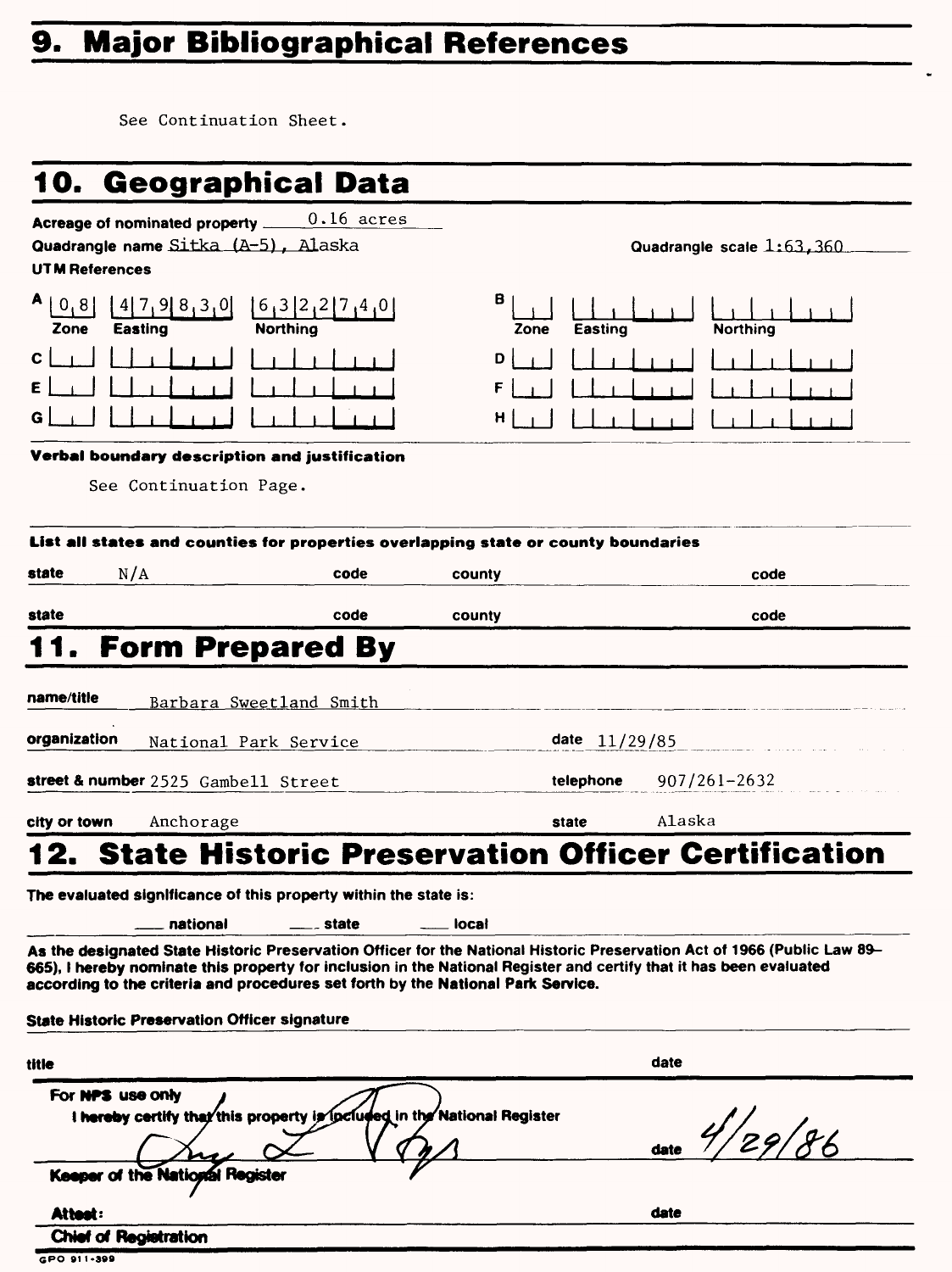# **National Register of Historic Places Inventory—Nomination Form**



**Continuation sheet Item number** 

6

**Page**

#### ITEM 6. REPRESENTATION IN EXISTING SURVEYS

| Title:<br>Date:<br>Depository for | Alaska Heritage Resources Survey (#SIT-010)<br>June 13, 1962<br>1000 - San Antonio Alemania (1980)                            | State X   |
|-----------------------------------|-------------------------------------------------------------------------------------------------------------------------------|-----------|
| Survey Records:                   | Office of History & Archeology<br>State Division of Parks<br>Pouch 7001 (99510) or 3601 "C" Street<br>Anchorage, Alaska 99503 |           |
| Title:<br>Depository:             | Historic American Buildings Survey (AK-1)<br>Library of Congress                                                              |           |
| Date:                             | Washington, D. C.<br>1962                                                                                                     | Federal X |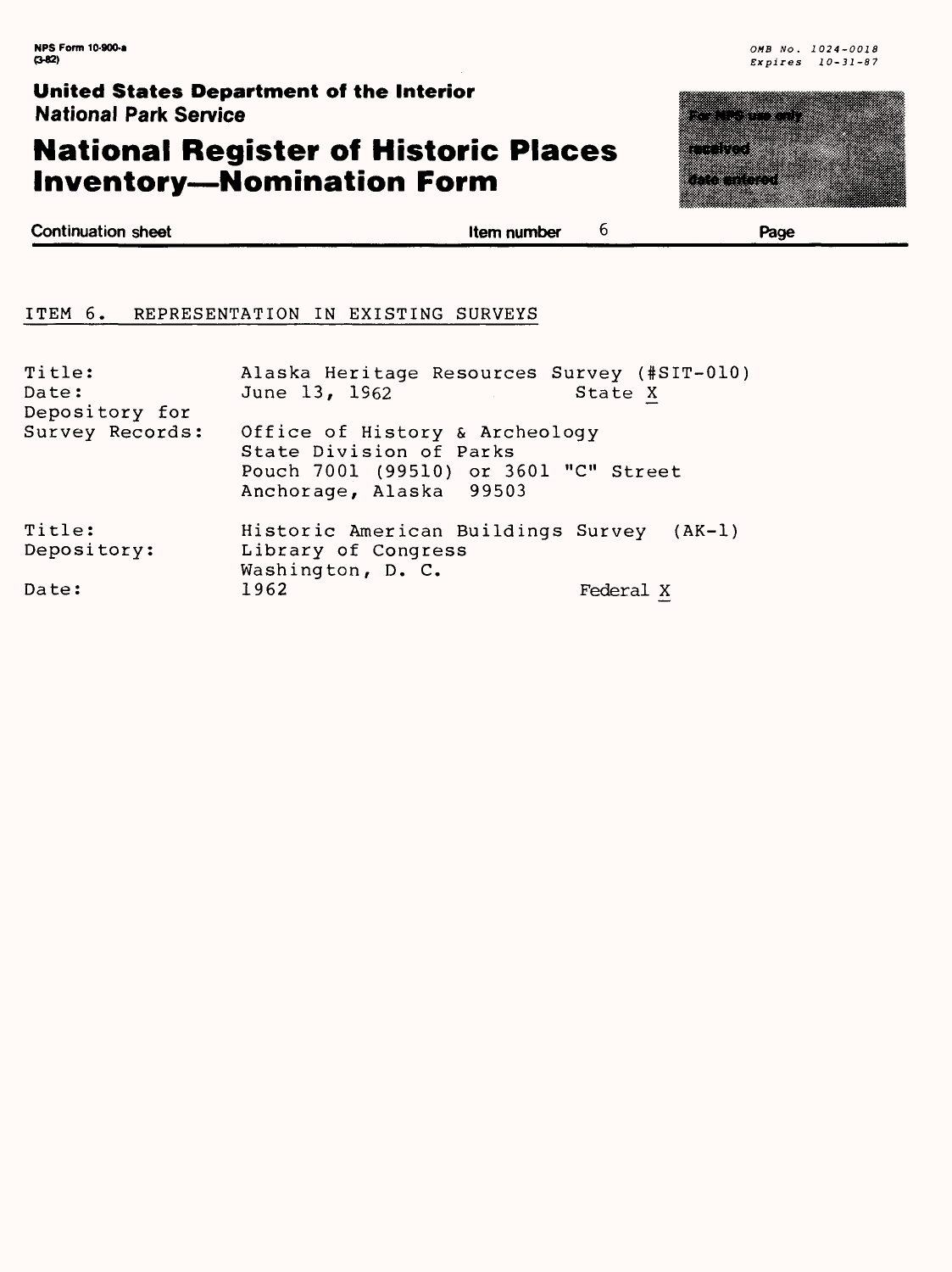### **National Register of Historic Places Inventory—Nomination Form**

<u>e de la companya de la companya de la compa</u> maanaa <u>i sa katalun kabupatèn</u>

**Continuation sheet** DESCRIPTION **Item number 7 . Page 2** 

era of the European Enlightenment in Russia were two Italians, Count Bartholomew Rastrelli and his son, who designed such Rococco edifices as the Winter Palace and the Smolny Institute. The Cathedral, while a simple wooden building, bears the hallmarks of the Rastrelli touch, that is, a large dome with interior expression, affixed on a typical Russian village church with chapel wings. The origin of this concept in Alaska may be seen in drawings of another church designed by Bishop Innocent, the Church of the Holy Ascension, built at Unalaska in the Aleutian Islands in 1825. There, too, the church had two domes, one reflecting the inner space of the center of the cross (Figure 8).

The cathedral is 67 feet in facade by 96 feet 8 inches in depth. It is painted light blue-grey, with white trim. In the center of the western facade is a 40 foot-one inch belltower topped by a cupola with eight arched openings and a bell in each, a needle-like dome and a three-bar Orthodox cross. A balustrade encircles the cupola. On the top half of the tower all of the windows are false. Between two 15-light false windows on the north, south, and west elevations is a round clock with Roman numerals and a pediment. The entrance to the cathedral is through central double doors in the lower floor of the belltower into the vestibule or narthex. The nave<br>is directly east of the narthex. Its exterior walls extend west of the two Its exterior walls extend west of the two chapels which form the arms of the cruciform plan. The dome is octagonal, each side having a window. An eight-sided cupola with an onion-shaped dome is atop the structural dome. On top of the decorative onion dome is a three-bar cross. The apse is the eastern-most section of the cathedral and exactly duplicates the exterior walls of the nave in dimension. Two chapels extend from the north and south sides of the nave and are identical in measurements. In both the north and south elevations there is a double In both the north and south elevations there is a double door, neither of which is in use. The public areas of the cathedral are well-lighted by the windows in the dome, two large windows in each chapel and a window on the north and south walls of the nave. There are, in addition, a number of false windows decorating the exterior elevations (Figures 10-15) .

The interior of the cathedral is similar in design, for the most part, to the original, but there are a few significant variations. The cruciform plan of the interior is immediately apparent as one enters the doors from the west, as it would have been prior to 1966 (Figures 16-23). The walls and ceiling are covered in a rough natural-colored sail-cloth, as was the original, although in the prototype the cloth was painted blue.<sup>2</sup> The ceiling over the western portion of the nave is horizontal and also covered with natural-colored sailcloth. This gives way over the center to an open dome which covers the middle of the naves and is centered over the Bishop's Throne. In the original church this dome was supported by eight columns; in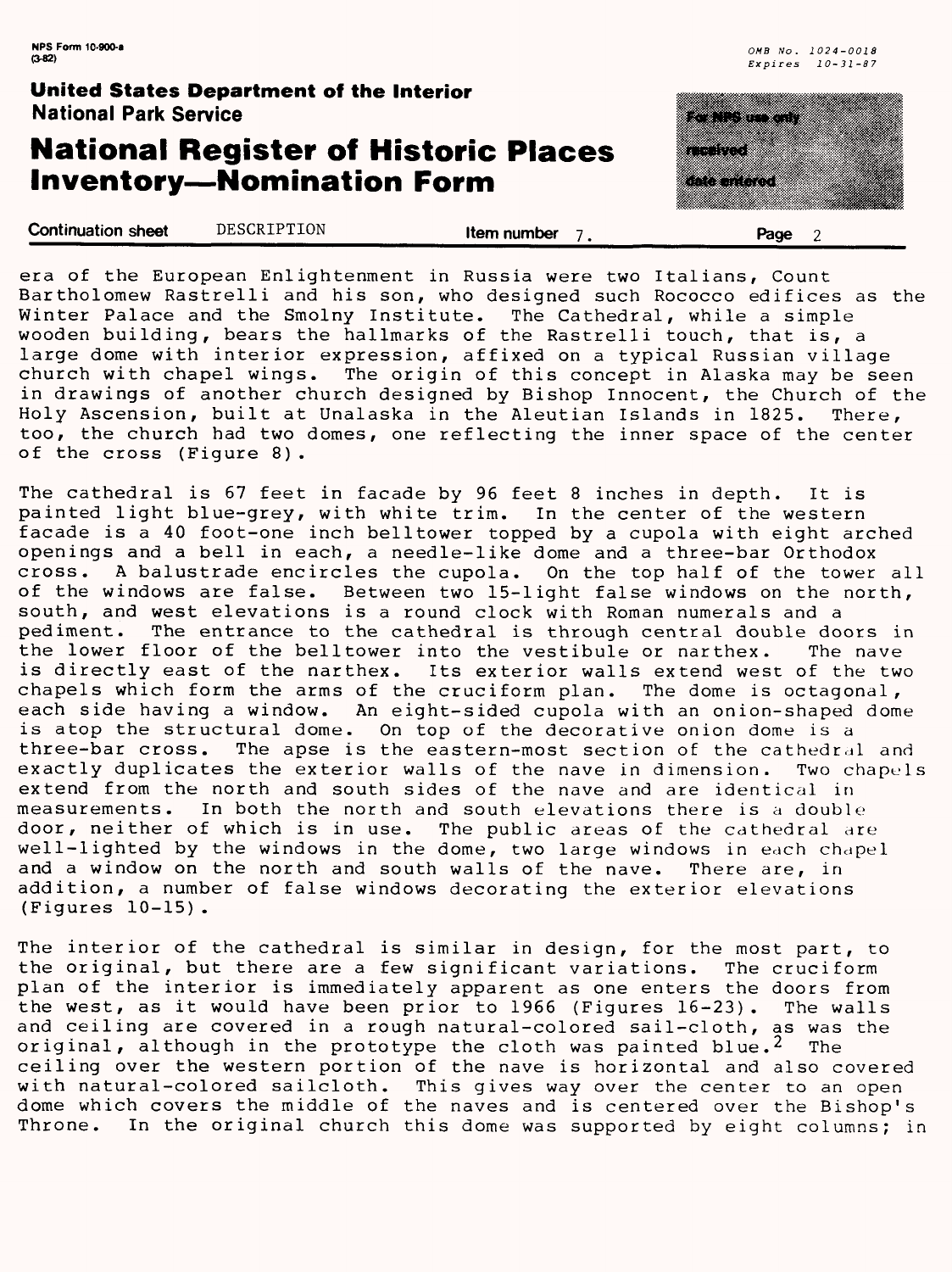# **National Register of Historic Places Inventory—Nomination Form**

| a sa kasa            |  |
|----------------------|--|
|                      |  |
| <u>mana ang pang</u> |  |
|                      |  |

**Continuation sheet** DESCRIPTION<br>**Item number 7** Page 3

the present structure there are four columns. Now the columns are of steel and concrete, covered by sail-cloth (Figure 24); they formerly were of wood painted to look like marble (Figures 25, 26).

It is the presence of a remarkable collection of Russian religious art, encompassing the entire epoch of the Russian presence in America that distinguishes this cathedral. Works of extraordinary beauty are on the ikon screens which divide the nave and the chapels from the altars, and because this is still an active church, several of the cathedral's most valuable ikons, in terms of age and quality of workmanship, are hung on the walls. Many additional ikons which once were displayed on the walls of the chapels or in the sanctuaries are now protected in five sealed cases. All of these ikons were preserved when the original cathedral burned.

In the center of the nave on a raised dais is a backless cushioned seat which is the Bishop's Throne, designating this as the ruling cathedral of the diocese. On the floor in front of the throne is an elaborately embroidered rug or "orlets" upon which the bishop stands during divine services. This item and a companion orlets in front of the altar behind the ikonostasis are associated with the cathedral from its earliest days.<sup>3</sup>

The ikonostasis in the main sanctuary is dedicated to the Archangel (or St.) Michael. The framework is a reconstruction, while the Deacon's Doors, the Royal Doors, and all but one of the ikons are original. The Italian Rococco design of the framework is in marked contrast to the simple lines of the exterior and interior walls of the cathedral (Figures 27, 28). The screen is of wood, painted white with lavish gold trim along the margins of the screen and around the ikons, and is a copy of the original, a fragment having been saved from the fire. There are twelve ikons on this screen, six large ones on the screen itself and six on the Royal Doors in its center. All are from the original building. Both the ikon of Christ the Savior to the right of the doors and of the Virgin to the left are partially embellished by a silver riza, skillfully carved to render the draperies of the figures' clothing. There is little known about the origin of these ikons, except that they are of the 18th- and 19th-century naturalistic style of ikonography popular in Russia at the time the cathedral was built. They, as all of the six large ikons on the screen, are built into the wooden frame and each is surrounded by an elaborate gilt frame. Also of note on the ikonostasis are the ikons of the Archangel Michael on the far right (Figure 29) and of St. Nicholas on the far left (Figure 30). Both of these figures are also draped in silver robes. The Royal Doors in the center of the ikonostasis are ornately carved in silver, covered with gold paint. The six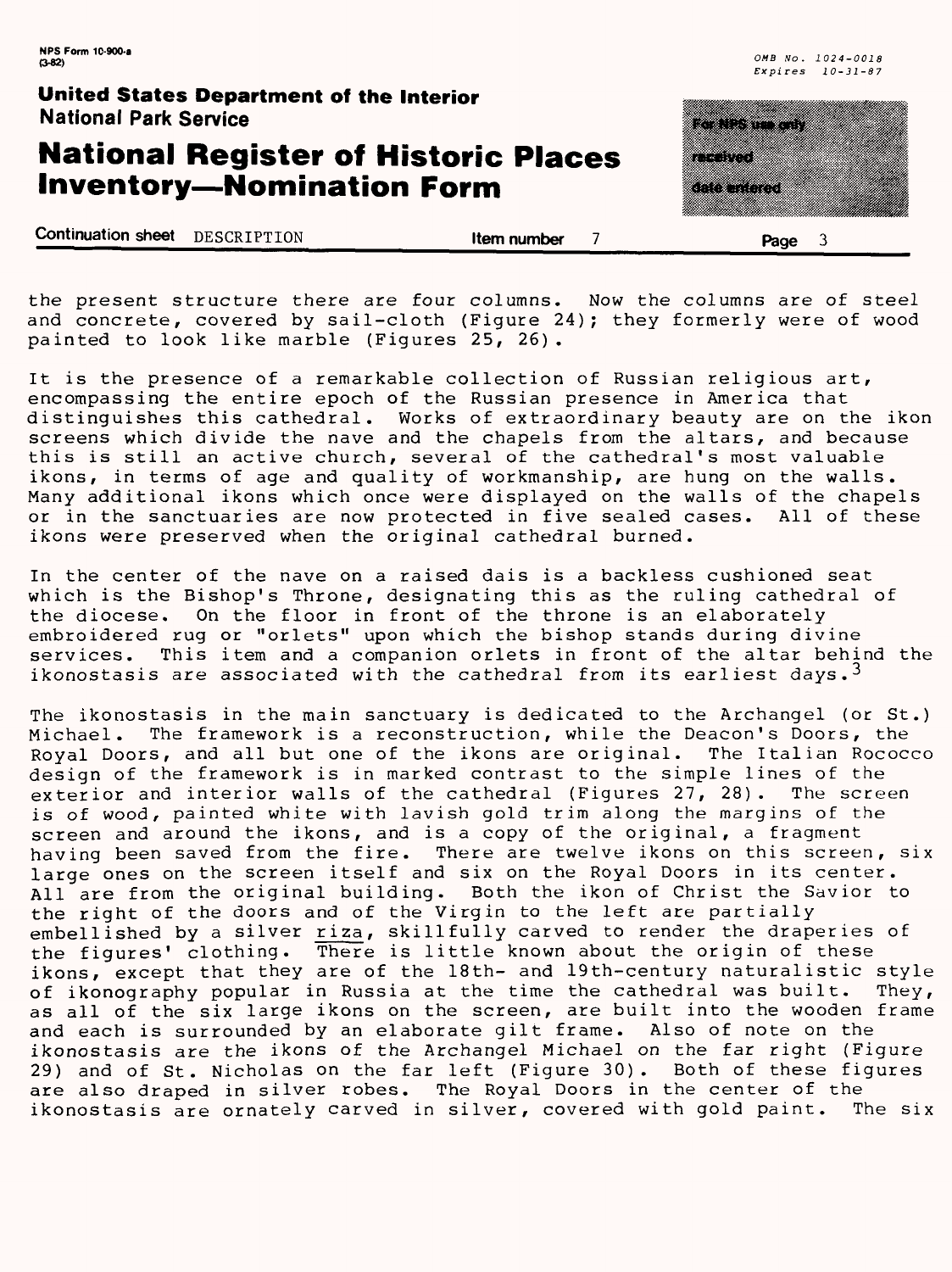# **National Register of Historic Places Inventory—Nomination Form**



**Continuation sheet** DESCRIPTION **them number 7** Page 4

ikons in the door are carved in relief in silver and represent the four evangelists on the four corners while the Annunciation and the Theotokos (Mother of God) are in the middle tier. It is reported that "For the twelve ikons which adorn the entire screen, over fifty pounds of silver were used, of the aggregate value of no less than  $$6.000.00$ . $" 4$  All of these ikons and the Royal Doors were in the original church and have been recently restored (compare Figures 31, 32).

On the walls of the dome and of the chapels are a number of large paintings of fine quality which are representative of western religious art (Figures<br>33, 34). They depict scenes from the Old and New Testament, and according They depict scenes from the Old and New Testament, and according to one authority, were presented to the cathedral by Count Victor Kochubei and/or Countess Anna Orlova, closely identified with both Tsars Alexander I (1800-1825) and Nicholas I (1825-1855).

The ikon screens of both side chapels are in reality walls which project several feet into the chapel interiors, with central double doors and ikons hung on either side (Figures 35, 36). The chapel on the north is dedicated to Our Lady of Kazan. On the left side of the Royal Doors, leading to the chapel's sanctuary and altar, is an ikon of the Virgin of Kazan (Figures It is popularly known as "the Sitka Madonna" and is frequently on tour throughout the United States and Europe. This ikon has a finely carved silver riza with gold highlights covering all but the faces of the Virgin and Child and the latter's right hand. This ikon has been attributed to a famous Russian portrait artist, Vladimir Lukich Borovikovsky (1758-1826), who was a favorite of Empress Catherine II (the Great). Also by Borovikovsky is an ikon to the right of the chapel doors of Christ Pantocrator, or Christ the Judge (Figure 40). It too has a riza of silver and gilt which drapes the figure, and is the same size as the Sitka Madonna. The two are clearly a pair, the intricate working of the riza as well as the haloes being the same.

The chapel on the south was dedicated originally to St. John the Baptist and Prince Alexander Nevsky. Following the cathedral's reconstruction, this chapel was dedicated in 1978 to honor the builder of the cathedral, Bishop Innocent, who in 1977 had been declared a saint by the Orthodox Church. Hence, the chapel once known as the Chapel of the Precursor (St. John the Baptist) is today the Chapel of St. Innocent. Its "ikon screen" duplicates the pattern of the other chapel, being a wall with double doors and ikons hung on either side. Above the door is an ikon of the Last Supper with a riza artfully carved to form the bodies of Christ and His disciples with silver rays forming haloes around each figure (Figures 41-43).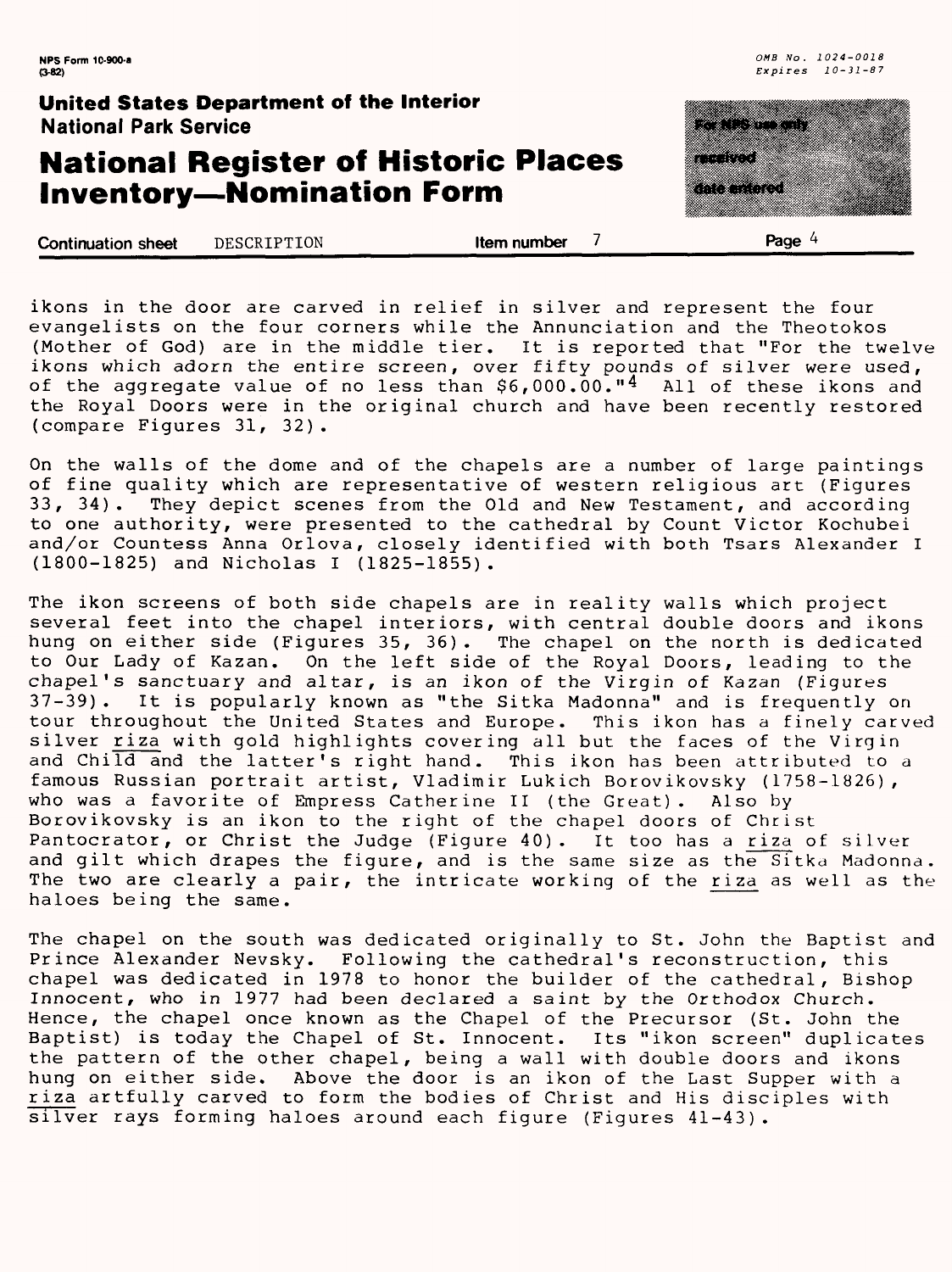# **National Register of Historic Places Inventory—Nomination Form**



**Continuation sheet DESCRIPTION Continuation sheet DESCRIPTION Represents them number 7 Page 5** 

There are five display cases containing some of the notable treasures of the cathedral, two in each chapel and one in the nave (see drawing of interior and Figures 44-46). The lists of case contents which follow do not, however, include every item in the cases, but those about which information is available or positive identification has been made.

Case One (in the north chapel, Figure 47):

The Festival Ikon of St. Michael, with a riza stamped 1815, is oil on canvas. There is a central panel of the Archangel Michael with a snyaxis (gathering) of angels and 24 surrounding scenes, twelve representing the major feasts of the church calendar and twelve being scenes depicting the miracles attributed to the Archangel. The scenes are depicted in the Repousee silver covers much of the surface, each scene being well defined in relief.

A large Gospel with silver detailing and a chalice of silver. These are a set which were taken to Fort Ross, the Russian colony in California, in 1816 and brought to Sitka in 1841, when the Russians sold their possessions there to John Sutter. The Gospel has a red velvet binding. The silver plaques on the corners are stamped 1814, with the inspection stamp of Moscow. There is a central scene of the Resurrection with the evangelists represented on the four corners. St. Luke is missing, and the plaque has been replaced by a plain metal It is inscribed to the church by the Russian Imperial Chancellor Nicholas Rumiantsev. The Gospel itself bears the date of publication of 1809.

Two silver chalices, one dated 1819 and another, 1821. The former has four miniatures on its base and cup; those on the cup are painted on mother-of-pearl, while those on the base are painted on silver. This distinctive piece, with filigree detailing, is a companion to a Gospel in Case 5 (below) and a crucifix in Case 3.

A pair of wedding crowns used in Orthodox marriage ceremonies. They are of silver and gilt and date from 1866. Each has four oval porcelain enamel medallions.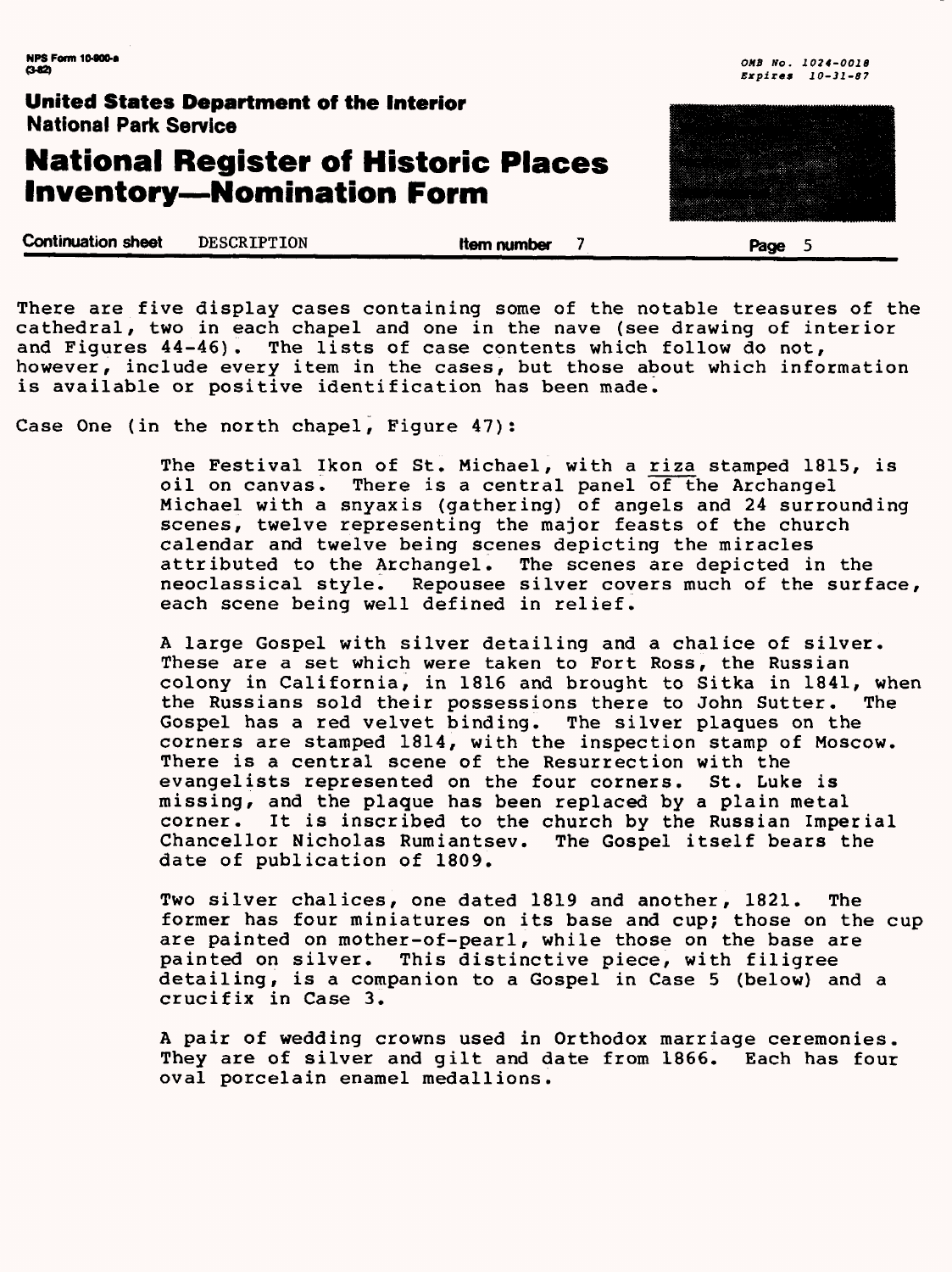# **National Register of Historic Places Inventory—Nomination Form**

**Continuation sheet** DESCRIPTION\_\_\_\_\_\_\_\_\_\_**Item number 7\_\_\_\_\_\_\_\_\_\_\_page 6\_\_\_\_\_\_**

A chalice cover which was once used in the Chapel of the Annunciation in the Bishop's Residence. It is embroidered with pure gold thread.

Richly embroidered vestments also are in this case.

Case Two (in the north chapel, Figure 48):

The oldest ikon in the cathedral's collection. This is an ikon of the Holy Trinity, which originally hung on the wall of the south chapel across the cathedral. This ikon is in the Byzantine style.

Another early ikon, the Virgin of the Sign, also in the Byzantine style.

An ikon of the Annuciation rendered entirely in ivory.

Case Three (in the front left of the nave, Figure 49):

Items associated with the designer and builder of the cathedral who was also the first Orthodox Bishop of Alaska, Bishop Innocent (Veniaminov), including:

A crucifix inlaid with pearl, which was presented to Bishop Innocent upon his consecration as bishop in 1840.

A Gospel printed in 1759 which was donated to Bishop Innocent in 1846 by the Archimandrite of Holy Trinity and St. Sergius Monastery in Russia.

A Gospel bound entirely in silver, in Aleut, translated by Bishop Innocent himself using the alphabet which he created. It was originally completed in 1828 and published in 1840.

Bishop Innocent's miter (Figure 50).

An embroidered communion set for the sick.

A heavy silver crucifix, made in 1824 and decorated with six cloisonne miniatures.

A chalice cover embroidered in silk thread.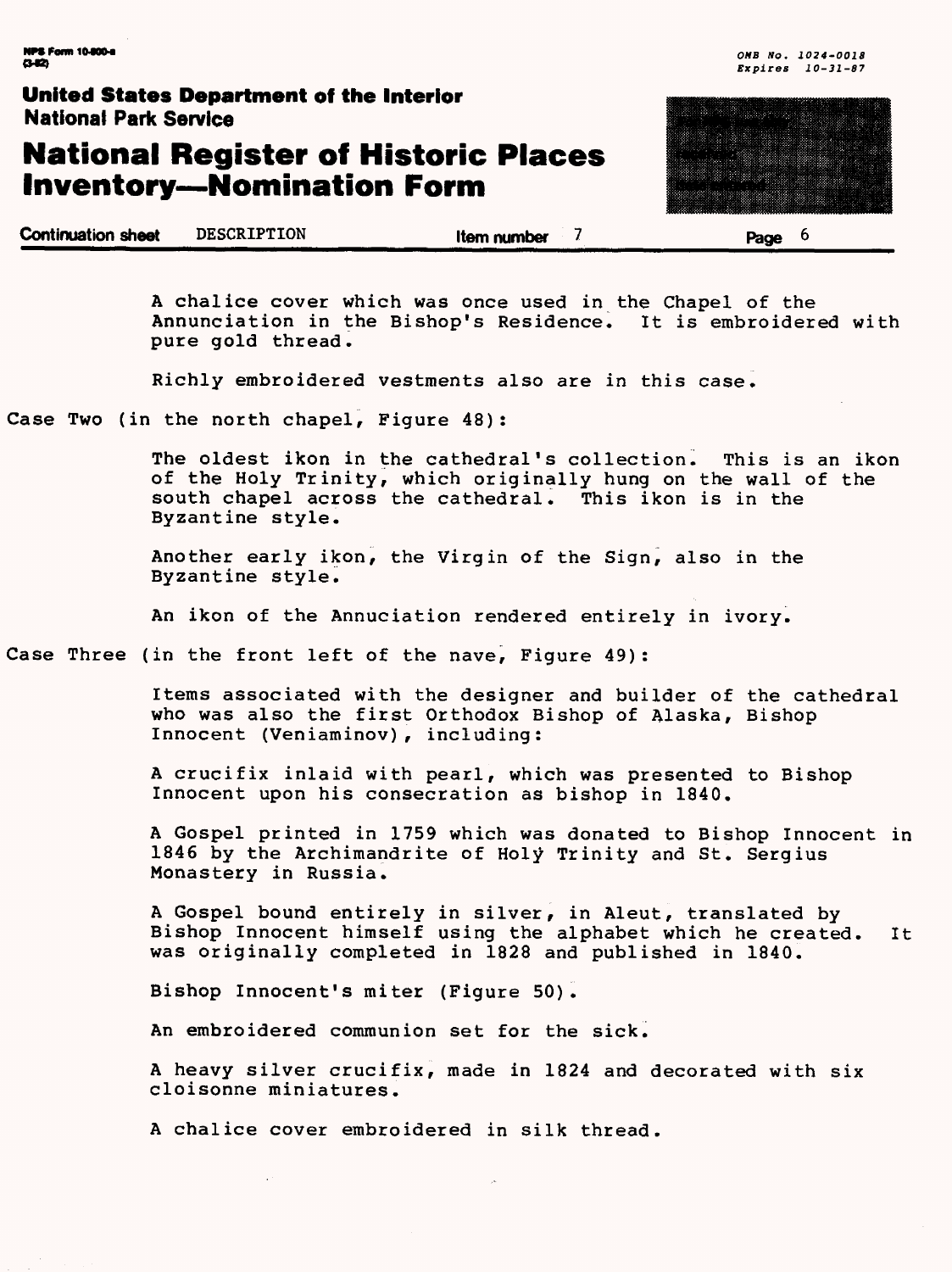### **National Register of Historic Places Inventory—Nomination Form**

**Continuation sheet DESCRIPTION Item number Page** 

|  | Page                     |  |
|--|--------------------------|--|
|  | 83 S.Y<br><u>kata ka</u> |  |
|  | <u>matan ka</u>          |  |
|  |                          |  |

Case Four (in the south chapel, Figure 50):

A scale-model 13-inch miniature of the cathedral made of silver with gilt overlay. The domes and the cupola of the bell-tower<br>are of cloisonne. There are three oval porcelain enamel plaque There are three oval porcelain enamel plaques on the bell tower representing the Sitka Madonna, St. Michael the Archangel, and Bishop Innocent of Irkutsk (not to be confused with Bishop Innocent of Alaska). tabernacle which, before the fire, was used to carry communion to the sick, was made in Russia and donated to the cathedral by its St. Nicholas Brotherhood in 1906.

An ikon, almost entirely covered by a silver riza, of Sts. Zosimas and Sabbatius. It bears the date 1843 and an inscription indicating that the ikon was presented to the cathedral by the crew and passengers of the ship "Heir Alexander" in gratitude for their survival through a severe storm in 1842. A companion of this ikon, presented by one George Chernik, is in an adjoining case and is known as "The Protection of the Virgin" (see below).

A Gospel, weighing some 25 pounds and bound entirely in silver with repousee scenes of the Resurrection (on the front) and the Nativity (on the back). This Gospel originally stood on the This Gospel originally stood on the altar of the main sanctuary. It is part of a set with a Chalice and Crucifix which both bear the dates 1819; these companion pieces, however, are in other cases (see Case 1 and Case 3 above).

Case Five (in the south chapel, Figure 52):

An ikon of Our Lady, Joy of the Afflicted, which bears the date 1763. It is of tempera on wood with a silver gilt frame and appliqued pearls, beads and semi-precious stones decorating the robes of the Virgin. This ikon was in the Chapel of Our Lady of Kazan prior to the fire.

An ikon of the Protection of the Virgin, which is the companion to the ikon of Saints Zosimas and Sabbatius, noted above. It bears an inscription commemorating a perilous escape at sea in 1842 and the riza is stamped "1843." Its elaborately carved riza covers all but the faces of the figures.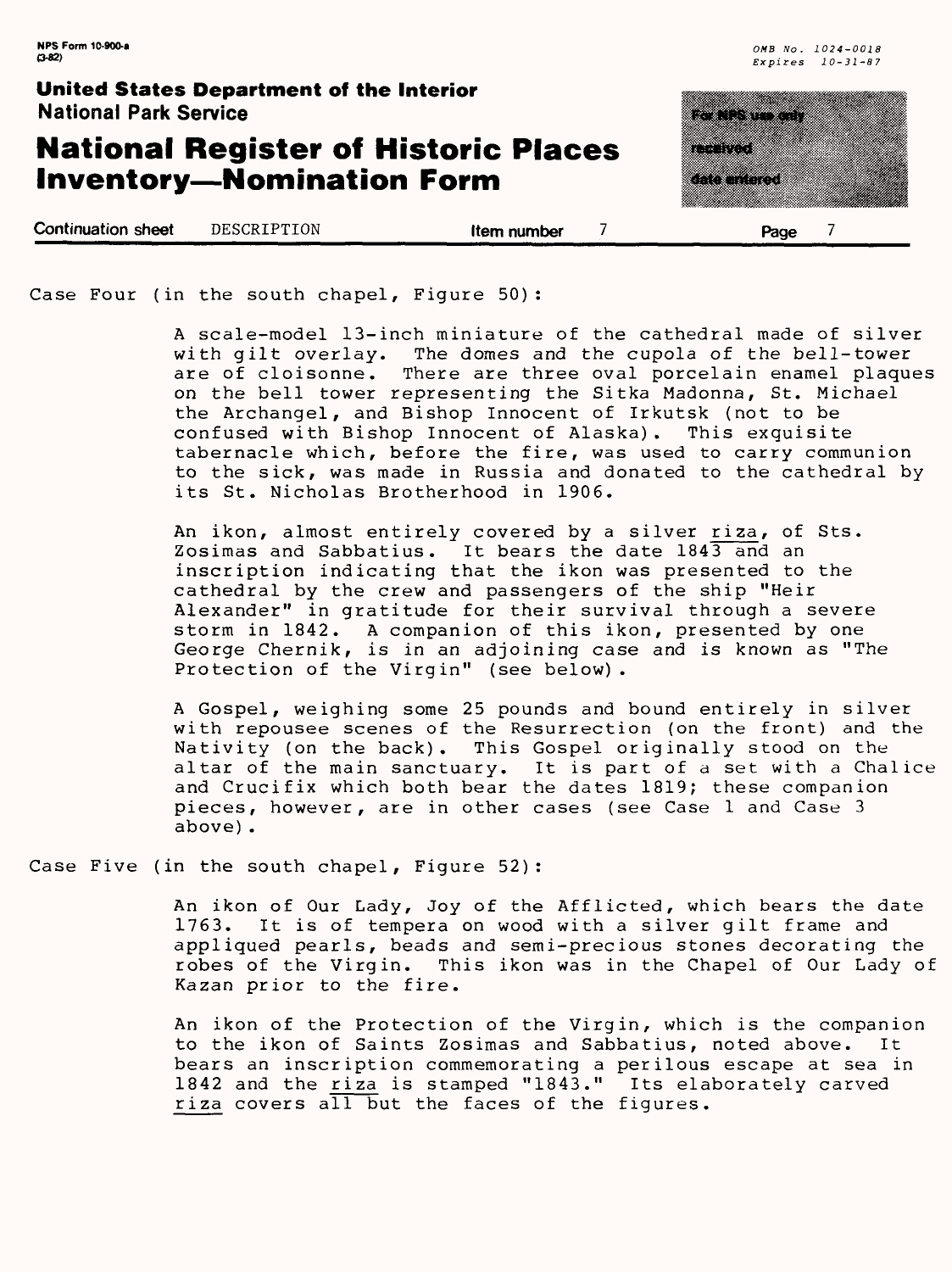8

### **United States Department of the Interior** National Park Service

# **National Register of Historic Places Inventory—Nomination Form**

**Continuation sheet** DESCRIPTION **Item number 7 Page**

| a kacamatan ing Kabupatèn Kabupatèn Ka |  |  |
|----------------------------------------|--|--|
|                                        |  |  |
| a a shekara                            |  |  |
| <u>mana</u>                            |  |  |
|                                        |  |  |
|                                        |  |  |

An ikon of Our Lady of Vladimir with the date 1847 stamped on<br>the silver gilt riza. The haloes of the Virgin and Child are The haloes of the Virgin and Child are of semi-precious stones.

An ikon of the Appearance of the Virgin to St. Sergius of Radonezh, which is tempera on wood with a silver gilt riza. The date is illegible, but the Moscow inspection seal has been dated ca. 1780.

An ikon of the Image of Christ Not Made by Hand, of tempera on wood with a silver riza and a silver gilt halo. The riza bears the date 1826.

An ikon of St. Nicholas, oil on wood, with silver riza and<br>silver gilt halo. The date on the riza is 1825. The ikon is The date on the riza is 1825. painted in the naturalistic Western style.

An ikon of St. John the Baptist, an ikon believed to be from the 17th century, with a silver riza of later origin.

The above items do not exhaust the treasures of the Cathedral of St. Michael the Archangel. On the walls and behind the ikonostasis within the three sanctuaries are other ikons, church utensils, and furnishings which have been identified with Orthodox worship in Alaska from the middle of the 19th Century when the diocese was created and the cathedral built (Figures<br>53-37). They are displayed in a manner consistent with the atmospher They are displayed in a manner consistent with the atmosphere of the cathedral, which is still a house of worship.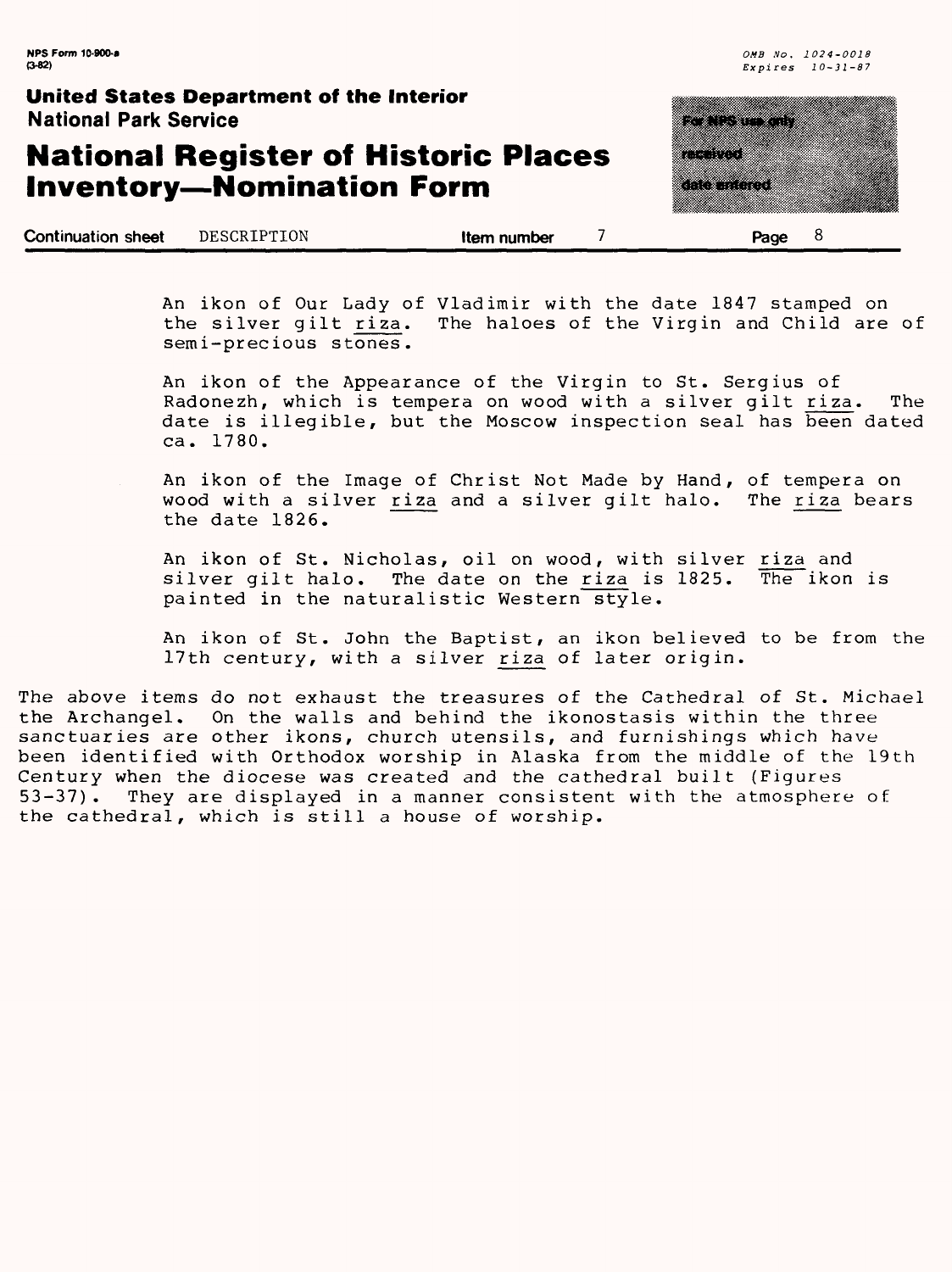### **National Register of Historic Places Inventory—Nomination Form**



**Page**

| <b>Continuation sheet</b> | DFSCRIPTION | Item number |
|---------------------------|-------------|-------------|
|---------------------------|-------------|-------------|

FOOTNOTES

- Archimandrite Anatolii (Kamenskii), "Sitka.  $1.$ Istor ichesko-statisticheskoe opisanie sitkhinskago pravoslavnago prikhoda [Sitka. An Historical-Statistical Sketch of the Sitka Orthodox Parish]," Russian Orthodox American Messenger, II (1898), 12:366.
- Bishop Gregory (Afonsky), ed., "St. Michael's Cathedral: Its History  $2.$ and Restoration of Icons," (Sitka, Alaska: n.d.), p. 5.
- Rev. A. P. Kashevaroff, "St. Michael's Cathedral, Sitka, Alaska,"  $3.$ (Juneau, Alaska: Empire Printing Co., n.d.), [8].
- Hieromonk Antonii (Dashkevich) , "The Russian Orthodox Cathedral of the  $4.$ Archangel Michael at Sitka," Russian Orthodox American Messenger, III (1899) , 10:284.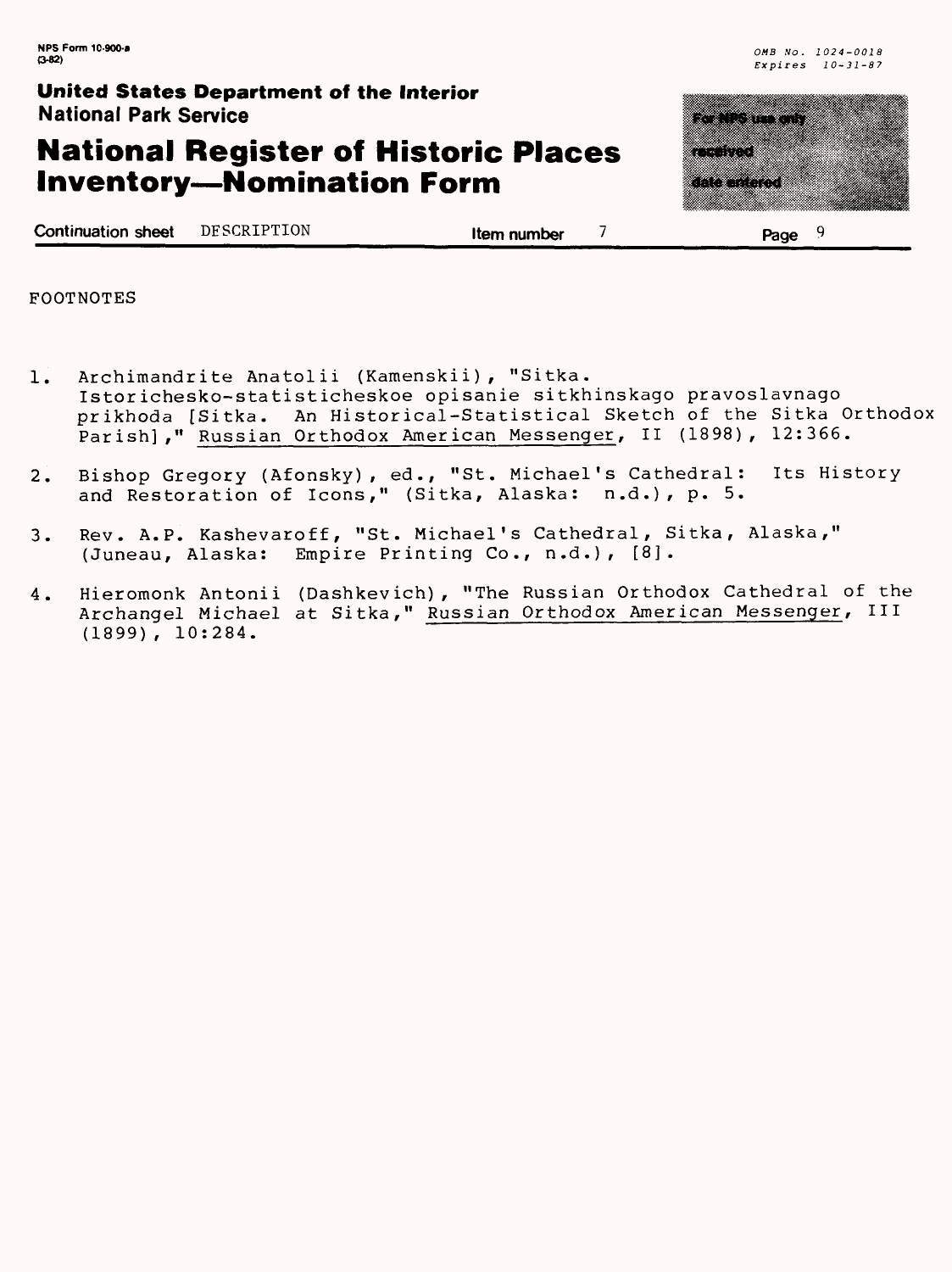### **National Register of Historic Places Inventory—Nomination Form**

**Continuation sheet** Significance **Item number** 8 **Page** 2



#### History

In 1808, the Chief Manager of the Russian American Company, Alexander Baranov, moved his main office from Kodiak to the newly fortified site of New Archangel (Novo-Arkhangel'sk) in Southeast Alaska. The town, which came to be called Sitka after the Russians left America, thus became the administrative center of Russia's possessions not only in Alaska but also in<br>California. In 1867 Russia sold her possessions in Alaska to the United In 1867 Russia sold her possessions in Alaska to the United States. Sitka continued as the administrative center of the region, and when a Territorial Government was formed, it became the capital. It was the seat of government and principal town of Alaska until 1906, when the capital was moved to the new boom town of Juneau.

From the first, Alexander Baranov envisioned Sitka as more than just another fortified post. Although he had shown little interest in the Orthodox Mission at Kodiak and had often been at odds with its leadership, he set about equipping the new town with a church suited to the grand role he foresaw for his capital. He requested that the finest of church furnishings be sent to Sitka from Russia for use in the chapel which one of his employees had erected. He also asked for a priest. In 1813, a quantity of religious treasures destined for Sitka were lost when the Russian ship "Neva" sank off the coast of Baranoff Island, not far from Sitka. A number of items were salvaged from the wreckage, however, most notably a large silver-covered ikon of the patron saint of the chapel, St. Michael the Archangel.<sup>1</sup> Three years later, in 1816, Fr. Alexander Sokolov arrived from Russia to become Sitka's first priest; he brought with him the Festival Ikon of St. Michael.<sup>2</sup> Both of these ikons of St. Michael are still part of the Both of these ikons of St. Michael are still part of the interior furnishings of the present-day reconstructed cathedral, the silver-covered ikon being on the right side of the main ikonostasis and the Festal Ikon of St. Michael in a display case in the Chapel of Our Lady of Kazan (Case 1). In 1834, the Russian American Company replaced the old and decrepit chapel-church with a new one, also dedicated to St. Michael.

The construction of the new church coincided with the arrival in Sitka of a new priest, Fr. loann Veniaminov. This Siberian-born priest had had experience in Alaska, having served for ten years at Unalaska, where he had designed and built a two-domed church, introduced an alphabet and literacy to the Aleuts, founded a school, and prepared extensive analyses of Aleut customs. In New Archangel he conducted the same kind of broadly-conceived evangelizing. The Tlingit Indians of Southeast Alaska had been resistant to Christian missions, but Father Veniaminov won the confidence of the Tlingit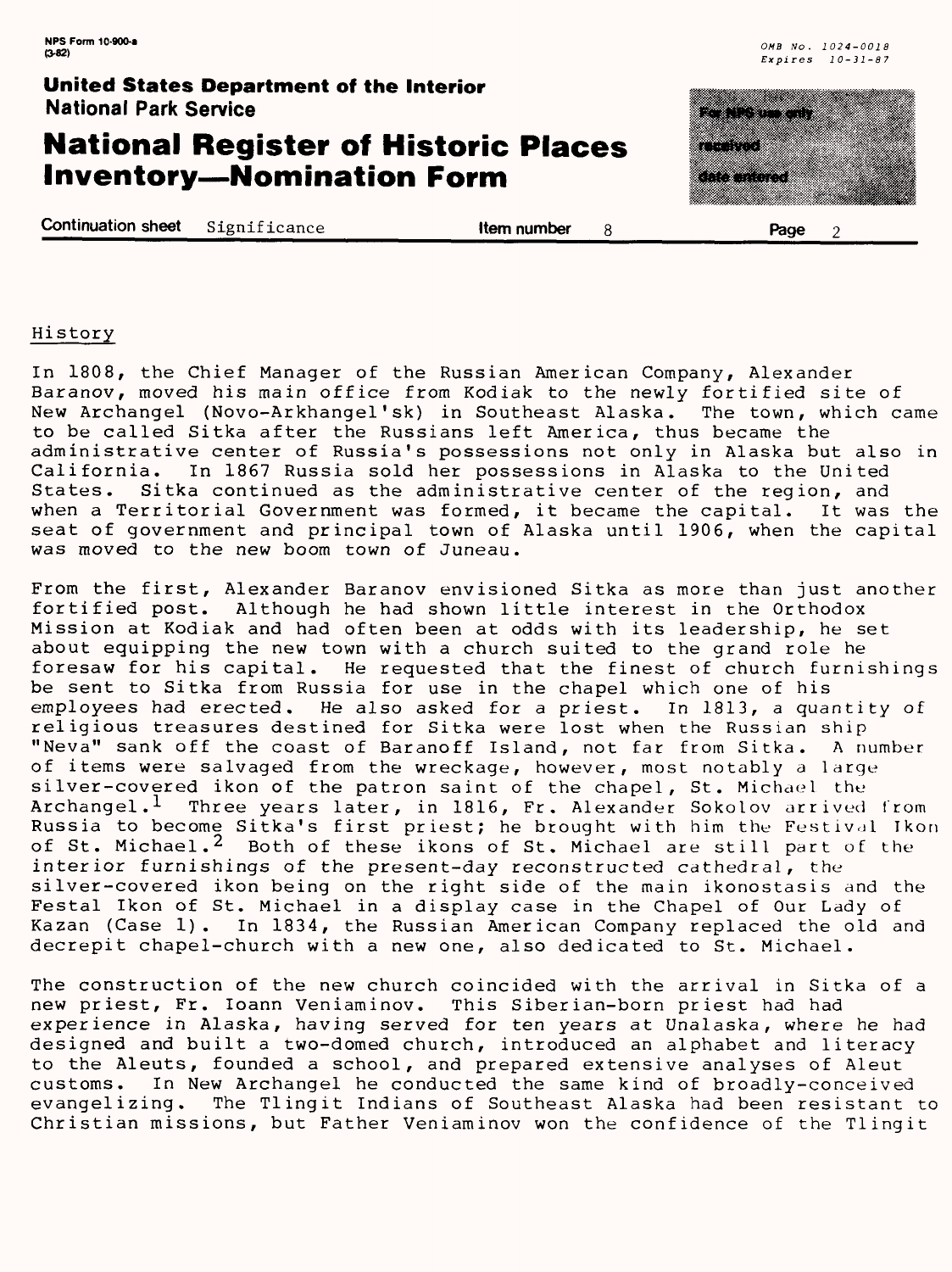### **National Register of Historic Places Inventory—Nomination Form**

|       | <u> Tanzania a se</u> |  |  |
|-------|-----------------------|--|--|
| 83333 |                       |  |  |
|       |                       |  |  |
|       | a a mata              |  |  |

Continuation sheet Significance **Item number Page 3** chiefs by introducing smallpox vaccine to them in 1836 and saving many lives. He also developed a Tlingit alphabet and vocabulary, thereby encouraging literacy. In 1840, the Russian Holy Synod consecrated Fr. loann as Bishop Innocent, the first Bishop of Kamchatka, the Kurile and Aleutian Islands (that is, Alaska). New Archangel was designated as the seat of a diocese which spanned the Pacific, embracing all of Russia's eastern-most territories. In 1858 Innocent became an Archbishop retaining jurisdiction over Alaska but with his headquarters in Siberia. of the church in Russia when, in 1868, he was named Metropolitan of Moscow. In 1977 the Orthodox Christian Church declared him a saint. Innocent's career in Alaska embraced architecture, linguistics, ethnography, history, public health, education, as well as ecclesiastical administration. His books on Aleut ethnography are still considered authoritative; the cathedral which he designed was considered the finest representative of Russian church architecture in North America; the schools which he founded operated well into the 20th century, educating scores of Native Alaskans for participation in public life. The instructions which he gave the Russian missionaries serving in his diocese were extremely tolerant of Native customs and helped to ease the meeting of western and Native cultures.

In his first year as Bishop at New Archangel Innocent began to design a cathedral for the new diocese. Three years later, in 1844, the cornerstone was laid and on November 20, 1848, the Cathedral of St. Michael the Archangel was dedicated. It was constructed with funds provided by the Russian-American Company. The bells were forged in the local foundries, and Bishop Innocent himself built the clock which was placed in the belltower.

From the outset and until the present day, St. Michael's Cathedral has served as the hub of an educational and cultural center which influenced lives as far away as Russian Mission on the Yukon River and Atka in the Aleutian Islands. In 1841, Bishop Innocent founded a Seminary, attached to the Cathedral. This institution offered a rigorous curriculum of higher This institution offered a rigorous curriculum of higher education, designed primarily for Natives destined to serve the church in Alaska, but it also provided the education that gained many Natives and Creoles (those of Russian and Native parentage) access to uppper-rank employment with the Russian-American Company. $^{\text{3}}$  In addition to the Seminary, the Bishop started a school for elementary and secondary education; orphanages were often associated with these schools. These establishments functioned throughout the bishop's term in Alaska and sporadically Not until 1929 were the school and orphanage permanently closed. The seminary transferred to Siberia when Bishop Innocent moved there as Archbishop, but re-opened again in 1906 and functioned for several years thereafter. The students of these schools came from all over Alaska; most returned to their home communities to take up leadership positions thereafter,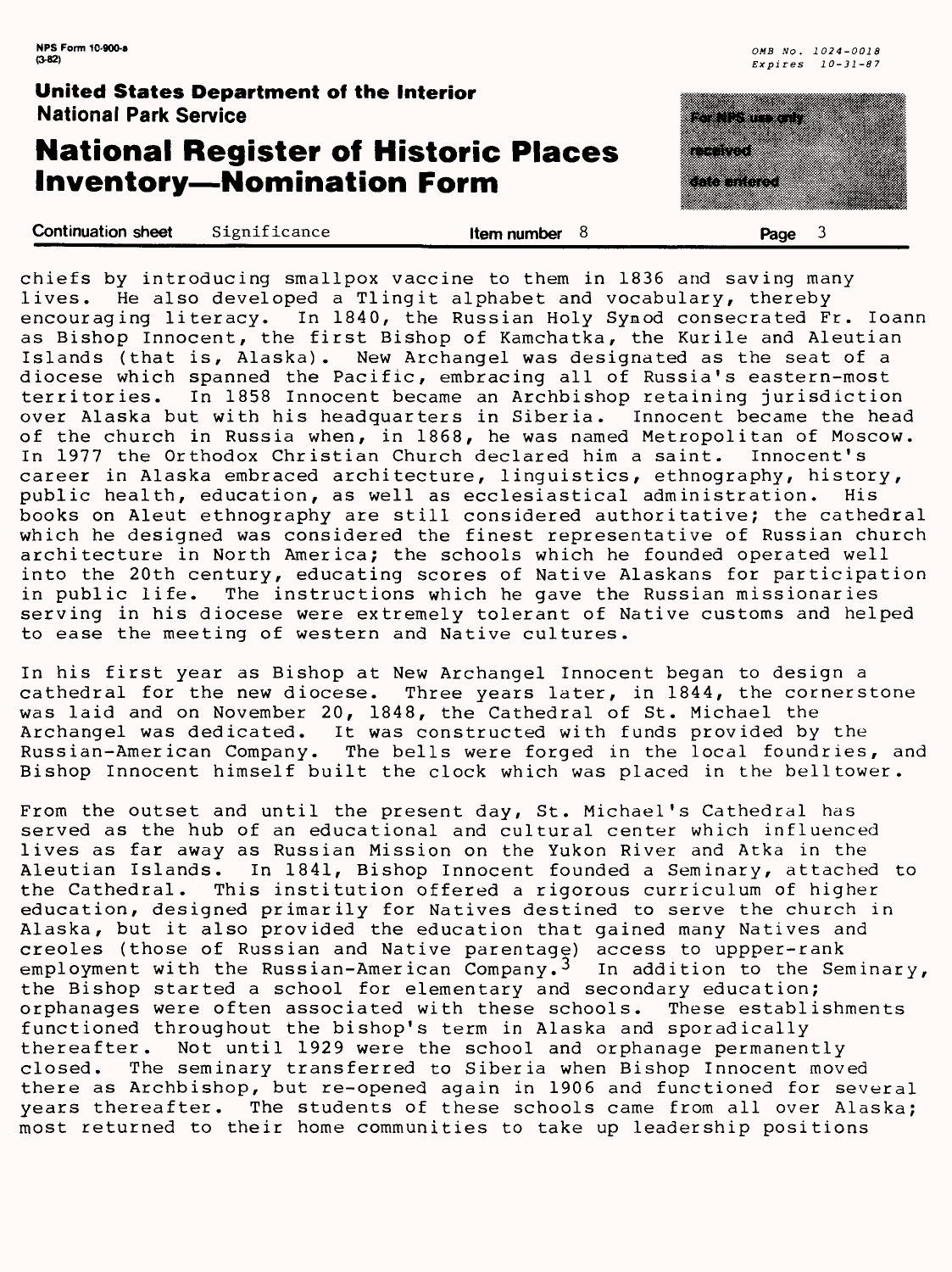### **National Register of Historic Places Inventory—Nomination Form**

| <b>National Park Service</b> | United States Department of the interior | a matsayin katalog asl nashrida nashrida nashrida nashrida nashrida nashrida nashrida nashrida nashrida nashr<br>Matsayin nashrida nashrida nashrida nashrida nashrida nashrida nashrida nashrida nashrida nashrida nashrida na |                      |
|------------------------------|------------------------------------------|---------------------------------------------------------------------------------------------------------------------------------------------------------------------------------------------------------------------------------|----------------------|
|                              | <b>Inventory-Nomination Form</b>         | <b>National Register of Historic Places</b>                                                                                                                                                                                     | a a chun<br>a matang |
| Continuation sheet           | Significance                             | Item number $8$                                                                                                                                                                                                                 | Page                 |

there, but many went on to advanced work in Russia and were posted to churches outside Alaska, elsewhere in North America. The schools were housed in the bishop's residence, which is now known as The Bishop's House, or the Russian Orphanage, and is a National Historic Landmark currently being restored by the National Park Service (Figure 58).

The Orthodox Church in Alaska went into a period of decline after Bishop Innocent and particularly after the see was removed to San Francisco in 1872. For thirty years, the Bishop of Alaska lived outside Alaska and only visited the northern parishes on occasion. Many of the treasures of the cathedral were taken to San Francisco. But in 1904, Alaska was made a vicariate and received its own bishop for the first time since 1872. For a period of 20 years, that is until the Soviet government in Russia cut off all funds for the American Orthodox church, there was a revival of diocesan life and new forms of activity. In addition to the school-orphanage and seminary which were re-opened, a Temperance Society and Brotherhood were formed within the Cathedral. The latter, with the dean of the cathedral always as president, promoted health by financially supporting literacy through a program of translations and teaching the membership to read. The Brotherhood, which included women members, also was responsible for a number of gifts to the cathedral, most notably an exquisite golden miniature which was used to carry communion to the sick.<sup>4</sup> This organization also proved vital in maintaining the cathedral throughout the many lean years after Russian funds were cut off and in promoting projects aimed at repair and restoration of the project; in 1909, the Brotherhood, for example, financed another scale-model replica of the cathedral, this designed for display at the Smithsonian Exposition in San Francisco (Figures 59 and 60). The Temperance Society was somewhat older than the Brotherhood, being formed in 1896, and included non-Orthodox members, both male and female. It was active for several decades in promoting sobriety and producing educational literature on the dangers of alcoholism. Under the leadership of the cathedral deans and, subsequently, the resident bishops, similar brotherhoods and societies were formed in other parishes, providing education, health, and charitable support for many communities.<sup>5</sup>

Besides the support from its Brotherhood, the Cathedral of St. Michael received the patronage of many wealthy Russians and grateful parishioners. Until the North American Orthodox see was moved to San Francisco, the Sitka Cathedral was the only Orthodox Cathedral in North America. And, thereafter, the cathedral and its diocese were recipients of gifts through the Russian Imperial Mission Society, founded by Metropolitan Innocent, the same who had been the first bishop in America. Some gifts were from the humble workers of the Russian-American Company; most notable among these is the icon of Our Lady of Kazan, or the Sitka Modonna.<sup>6</sup> Other gifts were from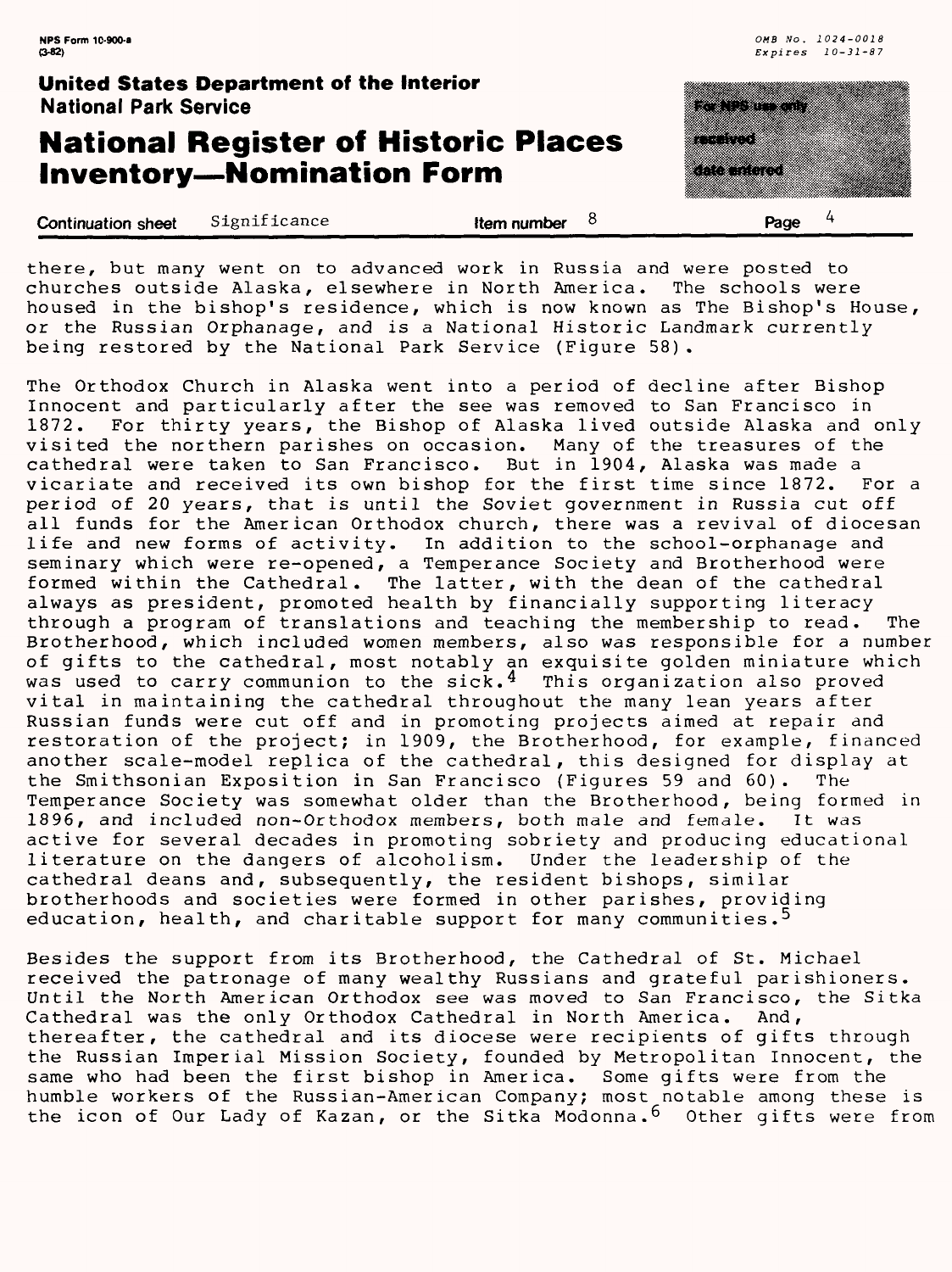### **National Register of Historic Places Inventory—Nomination Form**



| <b>Continuation sheet</b> Significance | Item number | Page |  |
|----------------------------------------|-------------|------|--|
|                                        |             |      |  |

the exalted ranks of the nobility, such as Prince Kochubei and Countess Orlova, associates of the Emperors Alexander I and Nicholas 1.7 Survivors of shipwrecks presented the cathedral with works of art in gratitude.  $8$  The Orthodox hierarchy in Russia looked fondly on the fledgling mission and supplied the cathedral on the far reaches of empire with costly utensils and elegant books. This rich collection of art and artifact accumulated through 120 years.

The cathedral structure itself influenced church life elsewhere in Alaska. The architectural style of the cathedral was copied at Russian Mission on the Yukon River. In 1894, the priest there, Zakharii Bel'kov, who had spent several years in Sitka as a young man, designed and built a domed church which closely resembled the Sitka Cathedral. This church graced the shores of the Yukon until 1930 (Figure 61). The present Church of the Elevation of the Holy Cross on the same site is designed to recall the features of that original "cathedral on the Yukon," and is, therefore, an echo of the Sitka cathedral.<sup>9</sup>

In 1962, St. Michael Cathedral was named a National Historic Landmark by the National Park Service. At the time of its nomination it was the oldest surviving church of the Russian era in Alaska and, therefore, in all of North America. Its exceptional architecture, its identification with Bishop (Saint) Innocent, its artistic treasures representing the best of the Russian ecclesiastical art in North America — all were mentioned as justification for the honor of NHL status.

On Sunday, January 2, 1966, tragedy struck. A fire which destroyed much of downtown Sitka, also razed the cathedral (Figure 62). Residents and parishioners were able to save nearly all of the cathedral's artistic and religious treasures, including the Royal Doors in the center of the ikonostasis and the chandelier. Of the most valuable or revered items, only the bells, hand-wrought in Sitka, the large ikon of the Last Supper above the Royal Doors, and the clock in the bell-tower, constructed by hand by Bishop Innocent, were lost. Almost immediately state government and community leaders began an ecumenical and secular campaign to rebuild the cathedral. Measured drawings made by the Historic American Buildings Survey in 1961 were used in the reconstruction by the project architect, Sergei Padukov of Toms River, New Jersey, and an extensive project to restore the ikons was undertaken.<sup>10</sup> Although the building today appears to be a faithful reconstruction of the original, there are some variations from the first structure due to the requirements of fire-resistant materials and structural safety, and limited funds. In 1976 the newly reconstructed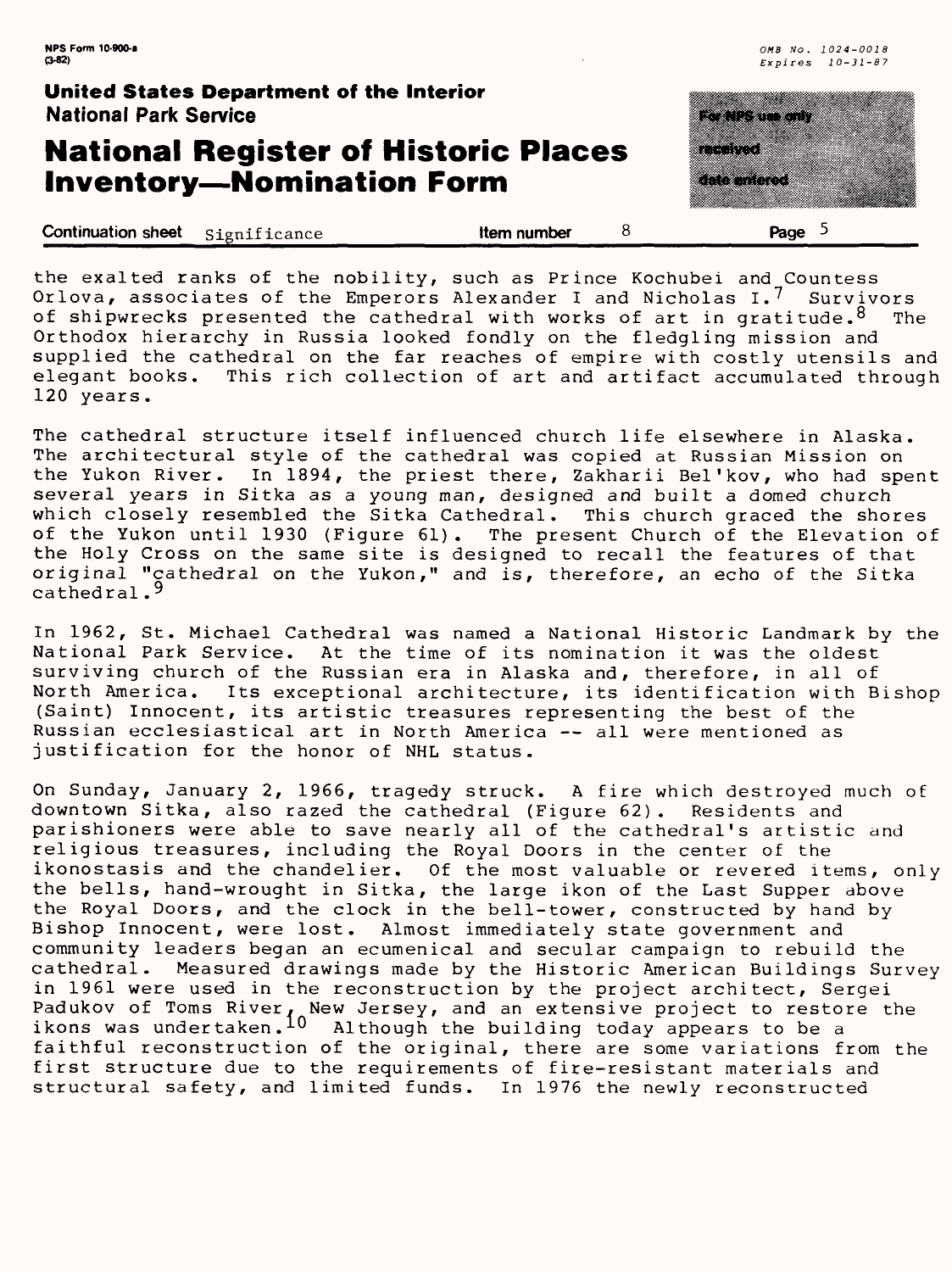# **National Register of Historic Places Inventory — Nomination Form**



| <b>Continuation sheet</b> | Significance | Item number | Page |
|---------------------------|--------------|-------------|------|
|                           |              |             |      |

Cathedral of St. Michael was dedicated, and in 1978 the old Chapel of St. John the Baptist (The Precursor) was rededicated in honor of St. Innocent (Veniaminov) of Alaska.

The minor deviations on the exterior and the incomplete or nonhistoric appearance of certain interior finishings do not affect the basic significance of the structure. The interior failings are overshadowed by the presence of the original furnishings, ikons, and paintings. In 1973 the cathedral, while under reconstruction, was re-entered in the National Register of Historic Places because of the church's social and cultural impact, the priceless ikons, furnishings, and metal items from the original building, and because of the near-accurate reconstruction made possible by the availability of HABS drawings.  $^{11}$  Those considerations remain valid today.

St. Michael's Cathedral is viewed by residents and visitors alike as a unique representative of the Russian presence in Alaska. Its location on its original site in Sitka, its continuing use as an Orthodox house of worship and as the seat of the Bishop of Sitka and Alaska, its store of priceless and beatuful ikons and other art, all evoke the days when Sitka was the capital of Russia's eastern-most territory, and the Cathedral of St. Michael the Archangel was its crowning jewel.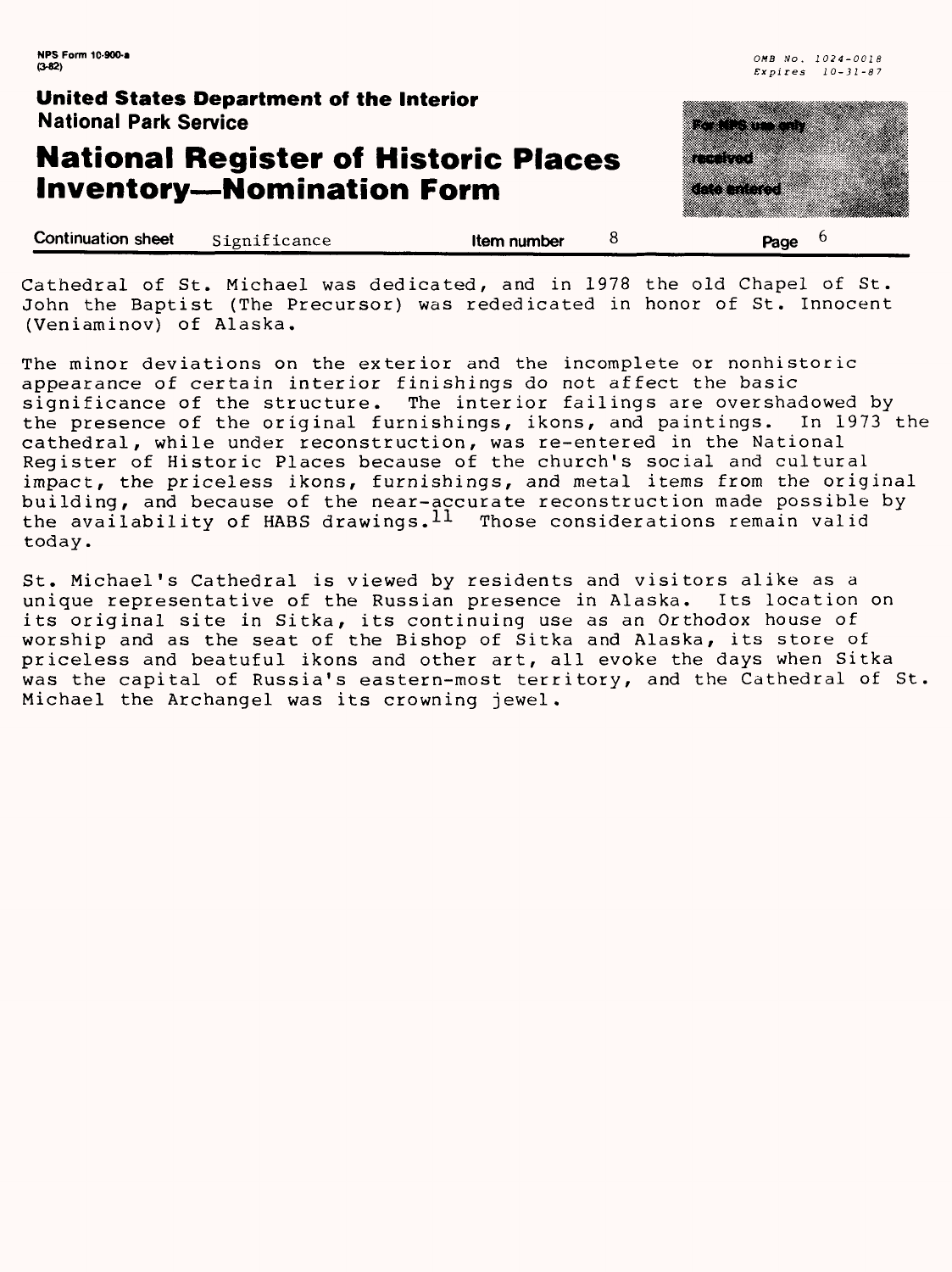### **National Register of Historic Places Inventory—Nomination Form**

<u>a shekara da matsayin a shekara ta 1999 a shekara ta 1999 a shekara ta 1999 a shekara ta 1999 a shekara ta 19</u> ganaa waxa 

**Continuation sheet** Significance **in the set of the set of the set of the set of the set of the set of the set of the set of the set of the set of the set of the set of the set of the set of the set of the set of the set** 

FOOTNOTES

- 1. P.A. Tikhmenev, <u>A</u> History of the Russian-American Company, trans. and ed. by Richard A. Pierce and Alton S. Donnelly (Seattle, Wash.: University of Washington Press, 1978), 146; Hieromonk Antonii (Dashkevich), "The Russian Orthodox Cathedral of the Archangel Michael at Sitka," (in English) Russian Orthodox American Messenger, III (1899) 10:284.
- 2. Tikhmenev, p. 146.
- 3. Tikhmenev, p. 379.
- 4. "Zolotaia tserkov' [The Golden Church]," (in Russian), Russian Orthodox American Messenger, X (1906), 6:101-104.
- 5. Barbara S. Smith, Alaska Names and Places in the "Russian Orthodox Messenger"; An Index and Annotated Bibliography, Alaska Historical Commission Studies in History, No. 136 (Anchorage, Alaska: Alaska Historical Commission, 1985). This index and annotated bibliography contains notices of many such organizations under town and parish headings.
- 6. Rev. A.P. Kashevaroff, "St. Michael's Cathedral, Sitka, Alaska, (Juneau, Alaska: Empire Printing Co., n.d.), [23].
- 7. Archimandrite Anatolii (Kamenskii), "Sitka. Istorichesko statisticheskoe opisanie sitkhinskago pravoslavnago prikhoda [Sitka: An Historical-Statistical Sketch of the Sitka Orthodox Parish], Russian Orthodox American Messenger, II (1898) , 12:367.
- 8. R.L. Shalkop, "Russian Orthodox Art in Alaska," (pamphlet) (Anchorage, Alaska: Anchorage Historical and Fine Arts Museum, 1973), 17, Illustrations Nos. 23 and 24.
- 9. Barbara S. Smith, "Cathedral on the Yukon," Alaska Journal XII, No. 2 (Spring, 1982), pp. 4-6, 50-55.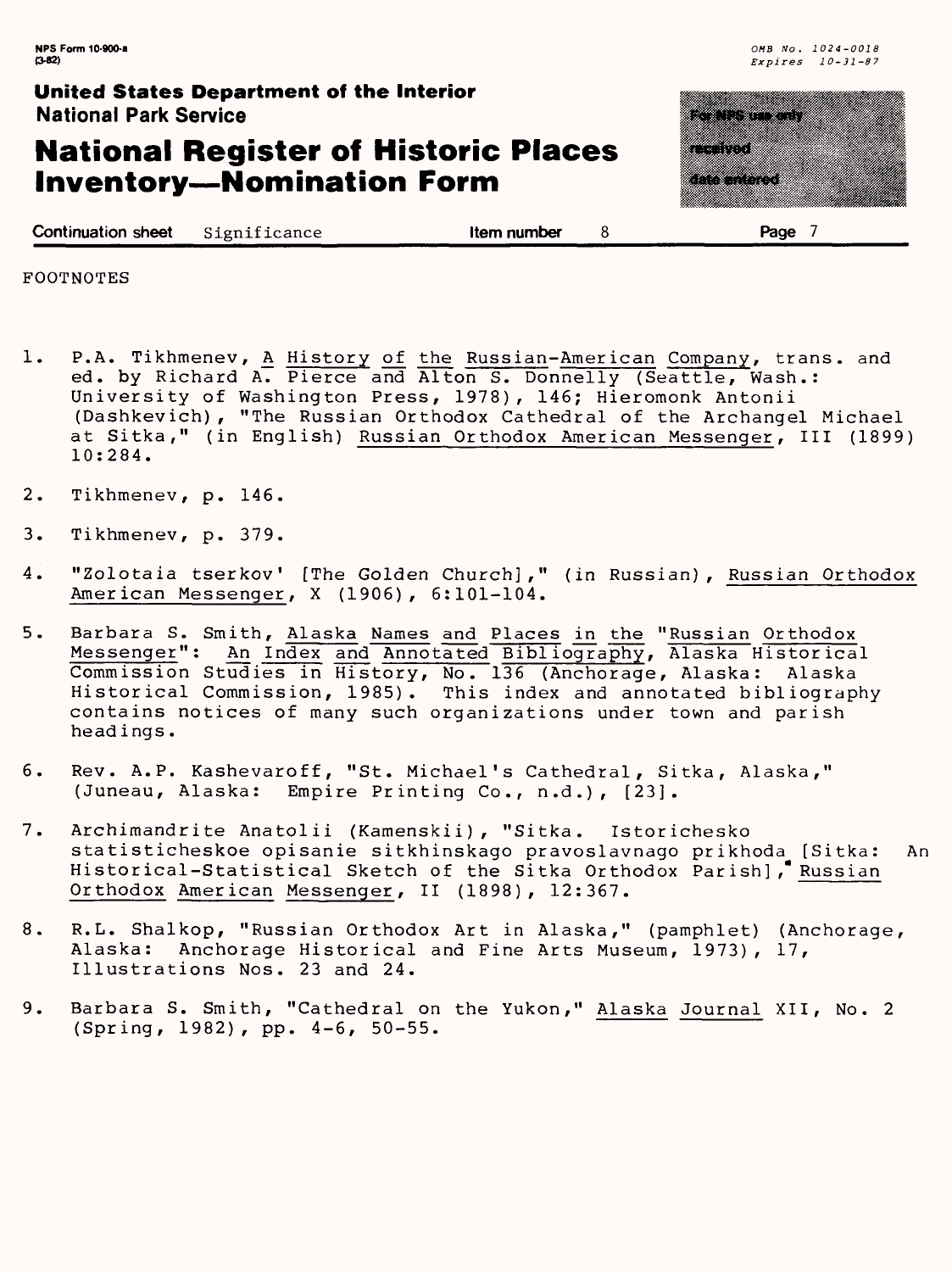# **National Register of Historic Places Inventory—Nomination Form**

| <b>National Park Service</b> | United States Department of the Interior |                                             | a shekarar 1999                                              |
|------------------------------|------------------------------------------|---------------------------------------------|--------------------------------------------------------------|
|                              | <b>Inventory-Nomination Form</b>         | <b>National Register of Historic Places</b> | <u>mesta</u><br><u> Timber and a she</u><br><u>maanii ka</u> |
| <b>Continuation sheet</b>    | Significance                             | Item number                                 | Page                                                         |

|  |                                                   |  | 10. Bishop Gregory (Afonsky), ed., "St. Michael's Cathedral: Its History |  |
|--|---------------------------------------------------|--|--------------------------------------------------------------------------|--|
|  | and Restoration of Icons," (Sitka, Alaska: n.d.). |  |                                                                          |  |

11. John E. Cook, memorandum to Associate Director, Archeology and Historic Preservation, National Park Service, Washington, D.C., 23 April 1982.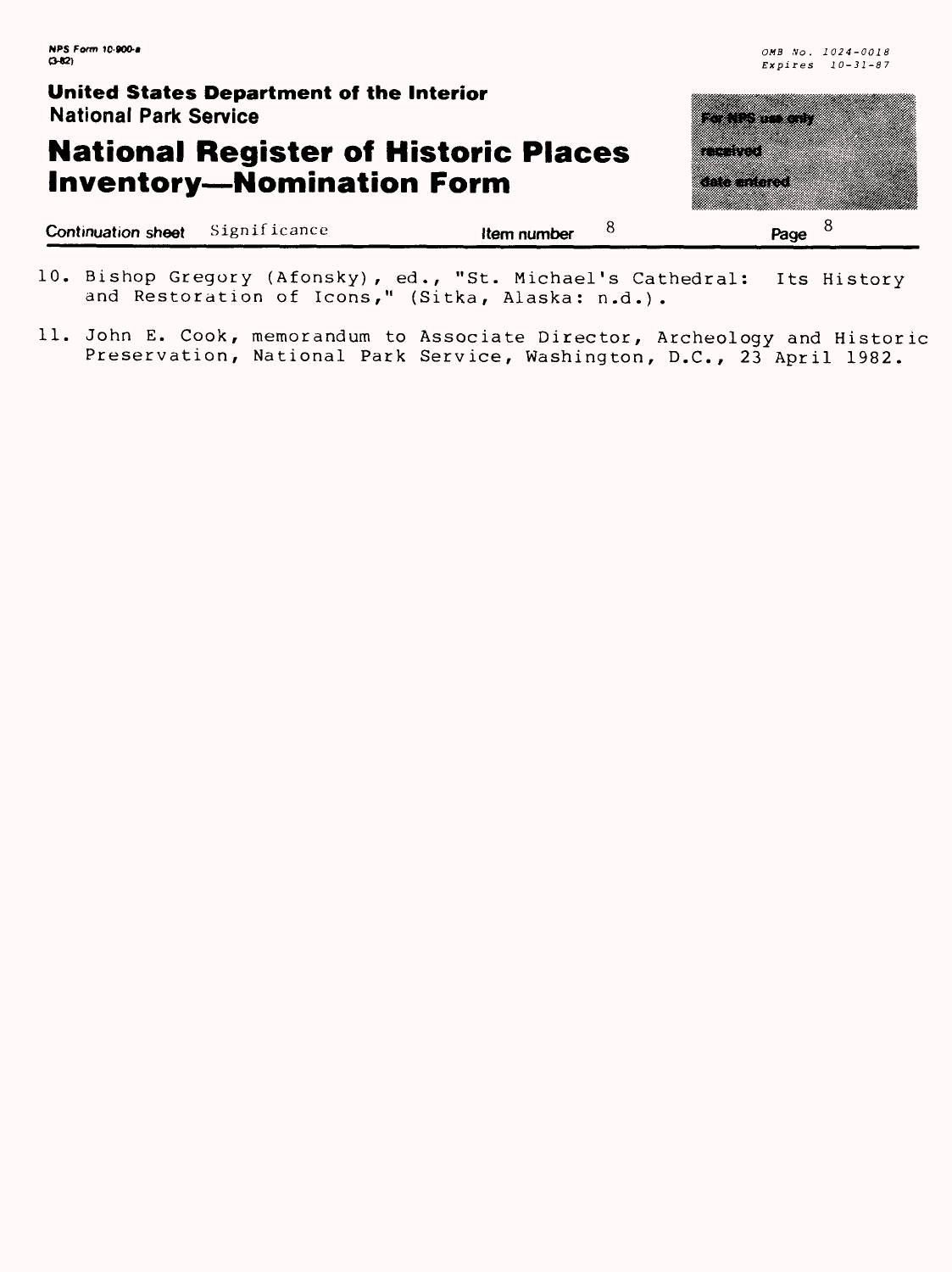## **National Register of Historic Places Inventory—Nomination Form**

amaanaa 

Major **Continuation sheet** Bibliographical References **Item number 9 Page 1**

Bibliography

Afonsky, Bishop Gregory. A History of the Orthodox Church in Alaska (1794-1917). Kodiak, Alaska: St. Herman's Theological Seminary, 1977

"St. Michael's Cathedral: Its History and Restoration of Icons." n.p., n.d. Pamphlet.

- Anatolii (Kamenskii), Archimandrite. "Sitka. Istorichesko statisticheskoe opisanie sitkhinskago pravoslavnago prikhoda [Sitka: An Historical-Statistical Sketch of the Sitka Orthodox Parish]." Russian Orthodox American Messenger, 2 (1898):364-367.
- Antonii (Dashkevich), Hieromonk. "The Russian Orthodox Cathedral of the Archangel Michael at Sitka." Russian Orthodox American Messenger, 3 (1899):277-286, 296-305.
- Kashevaroff, Rev. A.P. "St. Michael's Cathedral, Sitka, Alaska." Juneau, Alaska: Empire Printing Co., n.d. Pamphlet.
- "Saint Michael the Archangel Cathedral in Sitka, 1848-1978: Consecration of Chapel and Altar of St. Innocent Equal to the Apostles, Enlightener of Alaska." n.p., October 1978. Pamphlet for the Consecration services.
- Shalkop, R.L. "Russian Orthodox Art in Alaska." Anchorage, Alaska: Anchorage Historical and Fine Arts Museum, 1973. Pamphlet for an art exhibition of the restored icons.

Smith, Barbara Sweetland. "Cathedral on the Yukon." Alaska Journal, 12 (Spring 1982), 4-5, 50-55.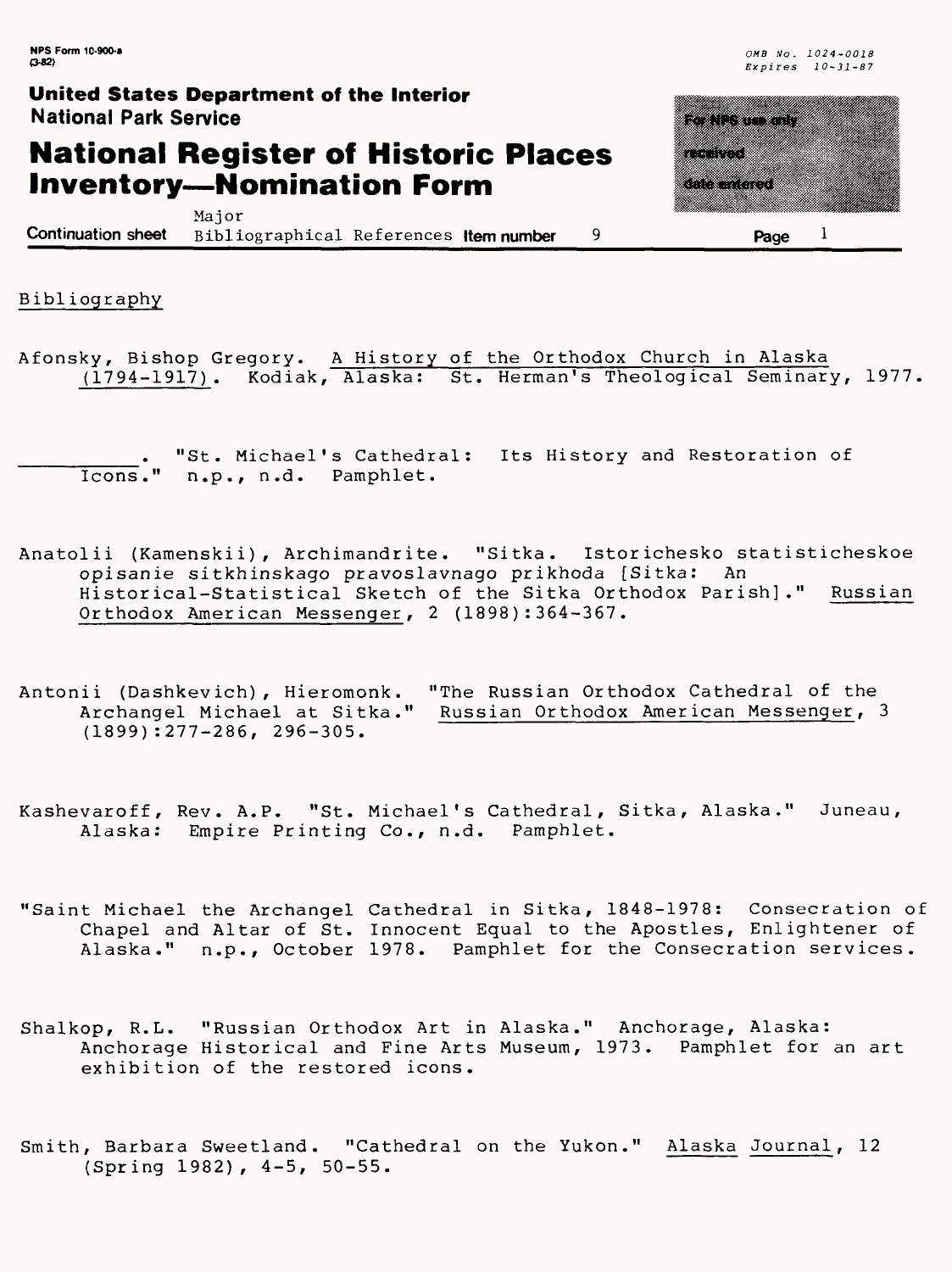# **National Register of Historic Places Inventory—Nomination Form**

₩ <u>e de la continenta</u> gaanaa aayaa <u>e de la compa</u> 

Major **Continuation sheet** Bibliographical References **Item number** 9 **Page** 2

Alaska Names and Places in "The Russian Orthodox American Messenger." Alaska Historical Commission Studies in History, No. 136, Anchorage: Alaska Historical Commission, 1985.

Tikhmenev, P.A. A History of the Russian-American Company. Translated and edited by Richard A. Pierce and Alton S. Donnelly. Seattle: University of Washington Press, 1978.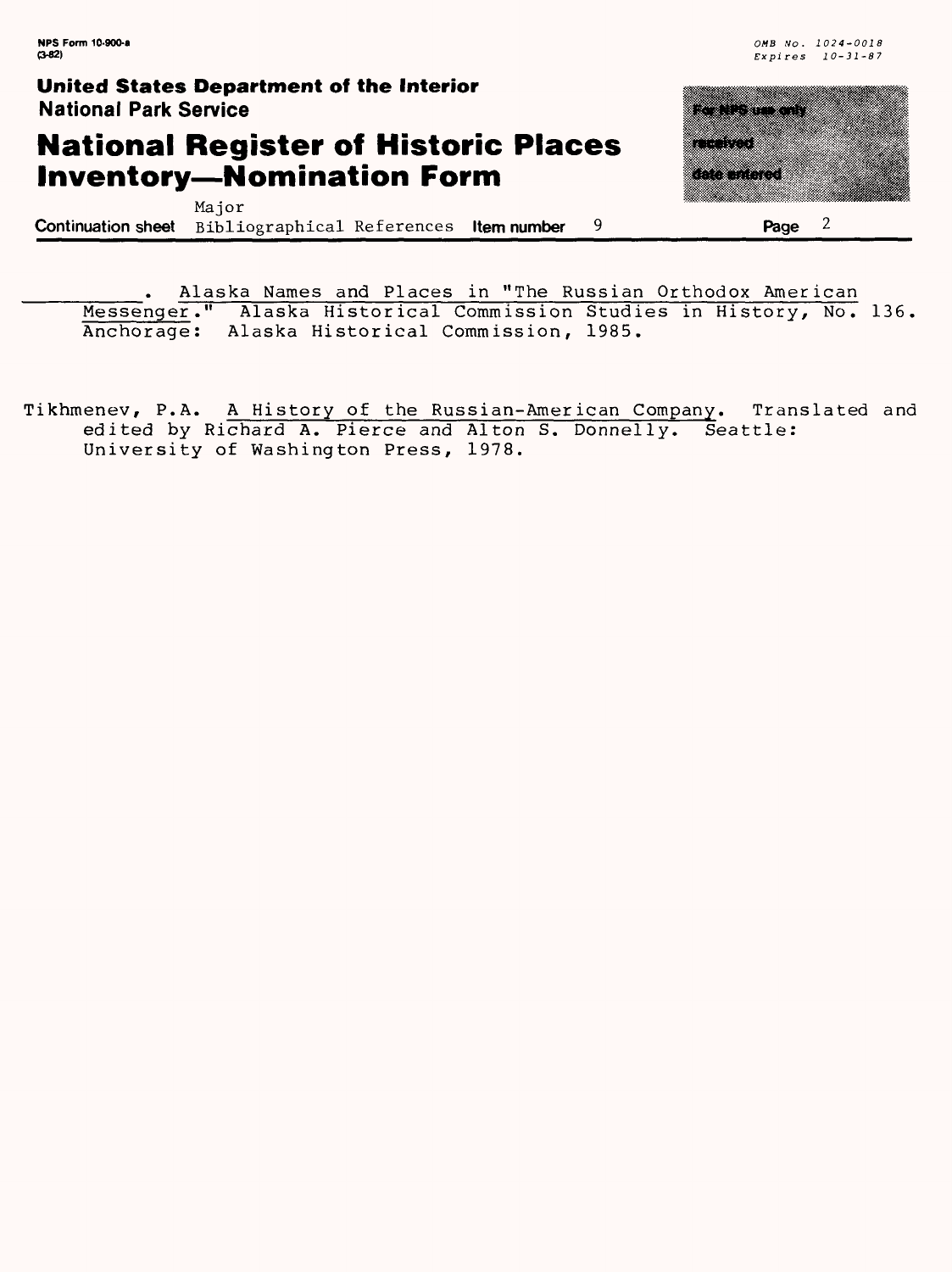### **National Register of Historic Places Inventory—Nomination Form**

**Continuation sheet** Verbal Boundary Description **Item number** 10



#### Verbal Boundary Description

St. Michael Cathedral is on Tract L of the Russian Greek Church Mission Reserves pursuant to Act of Congress, June 6, 1900, and recorded on U.S. Survey No. 404, 1905. It consists of 0.16 acres.

Commencing at corner number 1 as designated on the plat of U.S. Survey No. 404, situate at Sitka, District of Alaska, such corner being the point of beginning, thence S. 29° 36' E, a distance of 0.39 chains to corner number 2; thence S. 88° 45' E. a distance of 0.79 chains to corner number 3; thence N.  $62^{\mathsf{O}}$  31' E. a distance of 0.60 chains to corner number 4; thence N. 22 $^{\mathsf{O}}$ 34' E. a distance of 0.50 chains to corner number 5; thence N. 27° 49' W. a distance of 0.52 chains to corner number 6; thence N. 64<sup>0</sup> 59' W. a distance of 0.41 chains to corner number 7; thence S. 63° 53' W. a distance of 0.78 chains to corner number 8; thence S. 29° 33' W. a distance of 0.77 chains to corner number 1, the point of beginning.

The boundaries of St. Michael Cathedral National Historic Landmark conform to the historic plat contained in the U.S. Land Survey conducted in 1904 and recorded in 1905. Widening of Lincoln Street on the north side of the Cathedral has intruded approximately 4-5 feet into the property, rounding corner number 8, but not affecting the structure.

The dotted line on the accompanying site drawing represents the original boundary as described above, while the solid line marks the curb around the structure.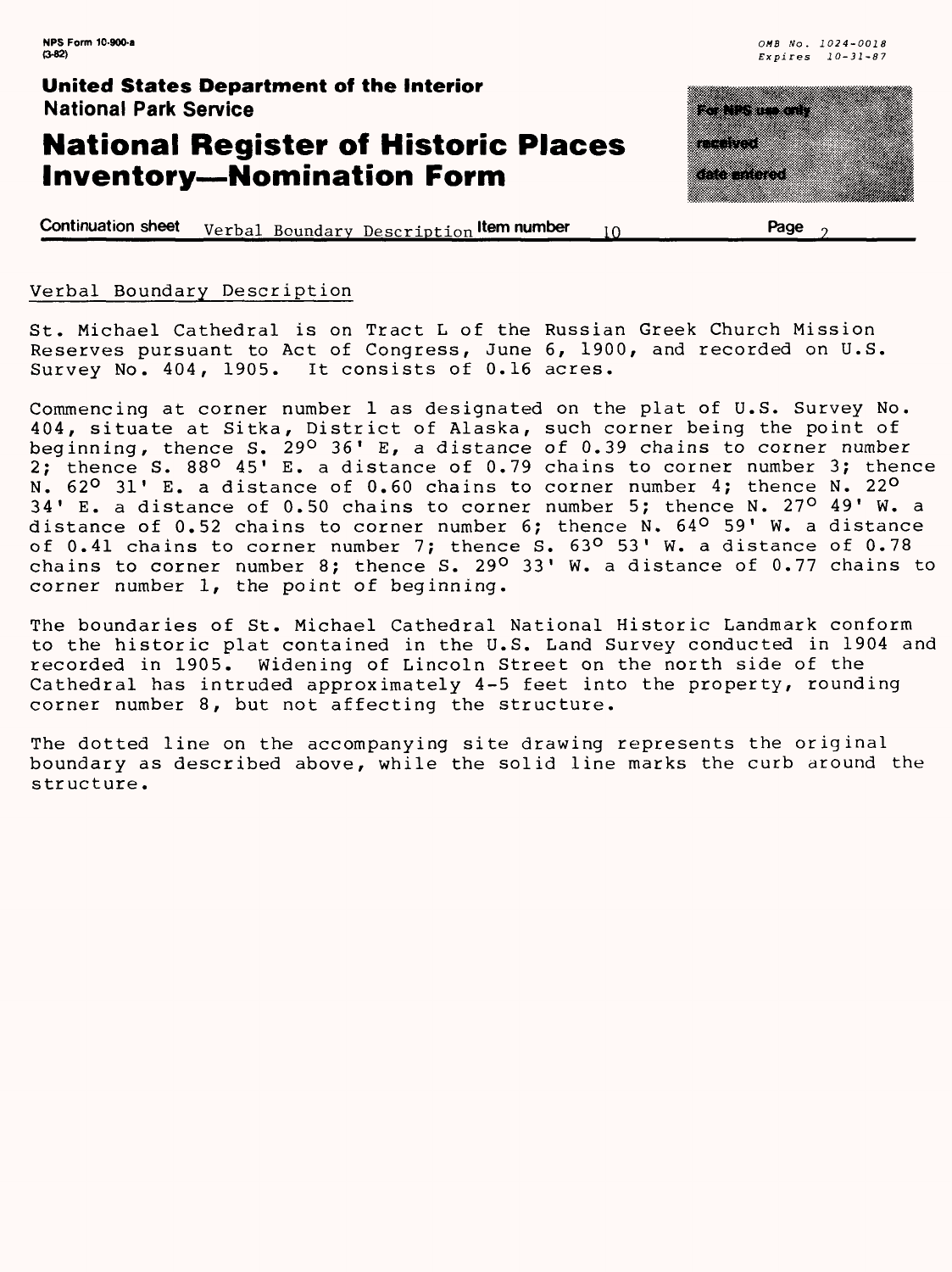

Reptint 1959<br>U.S. GOVERNMENT PRINTING OFFICE : 195 Ó

521805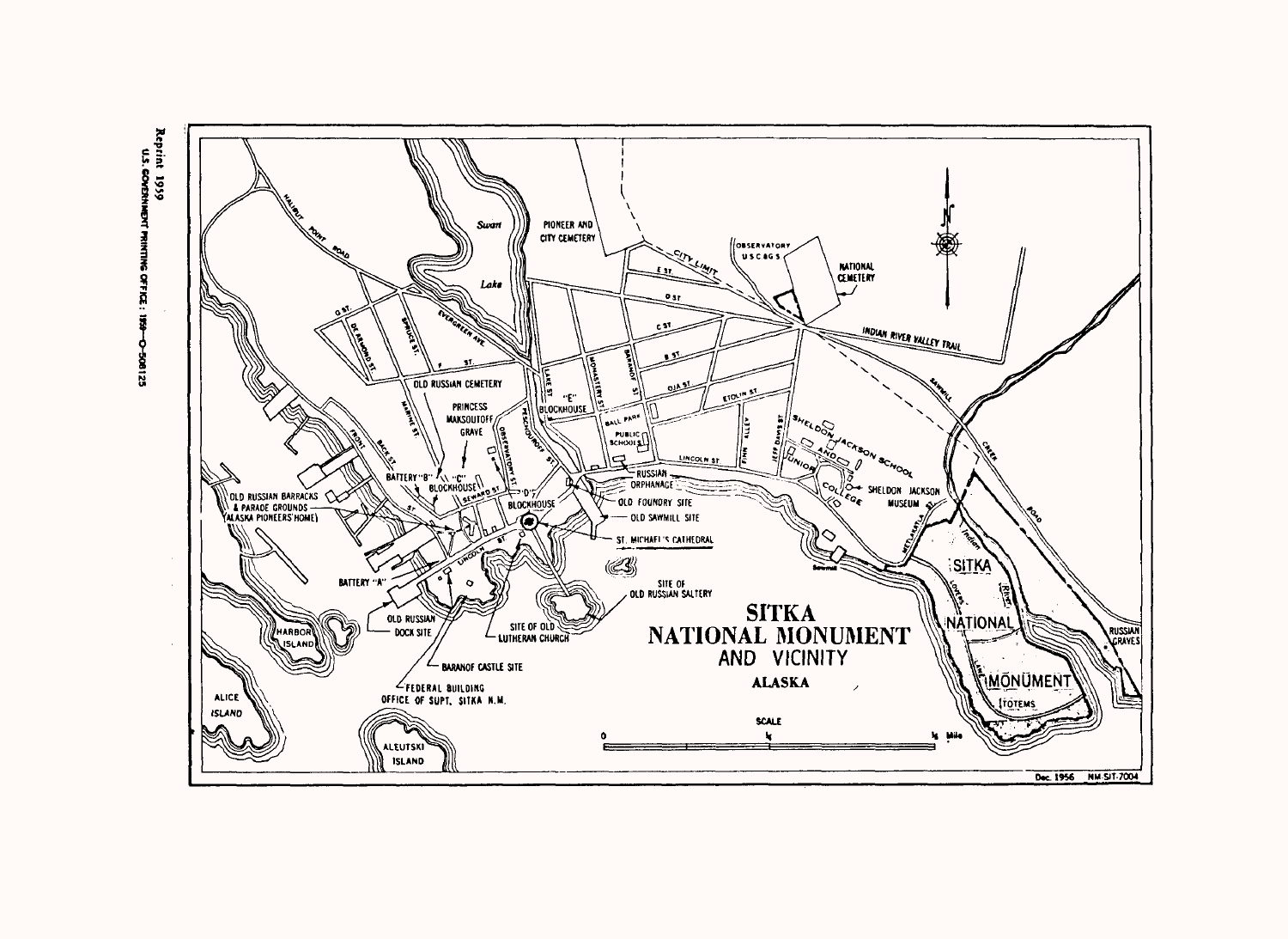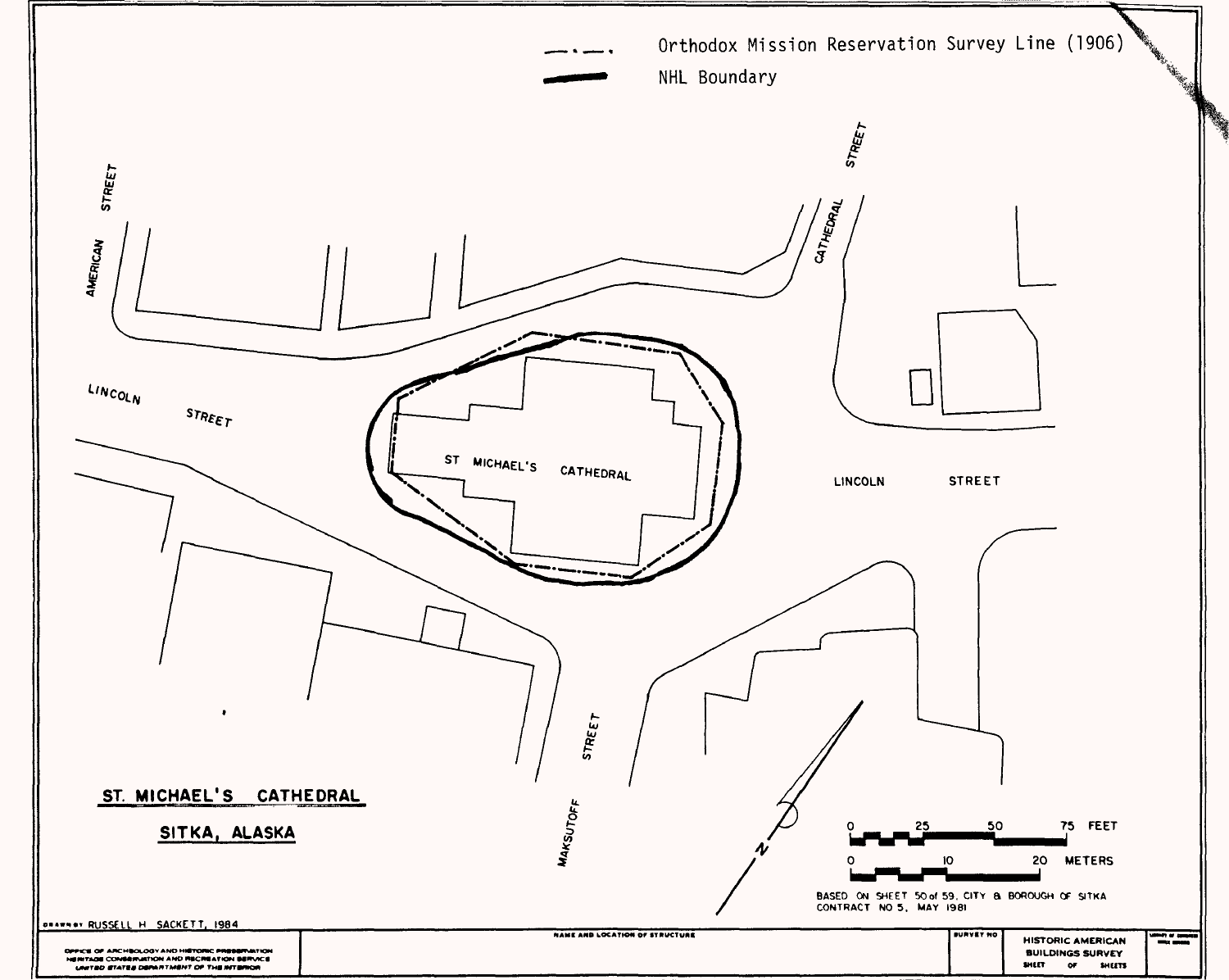